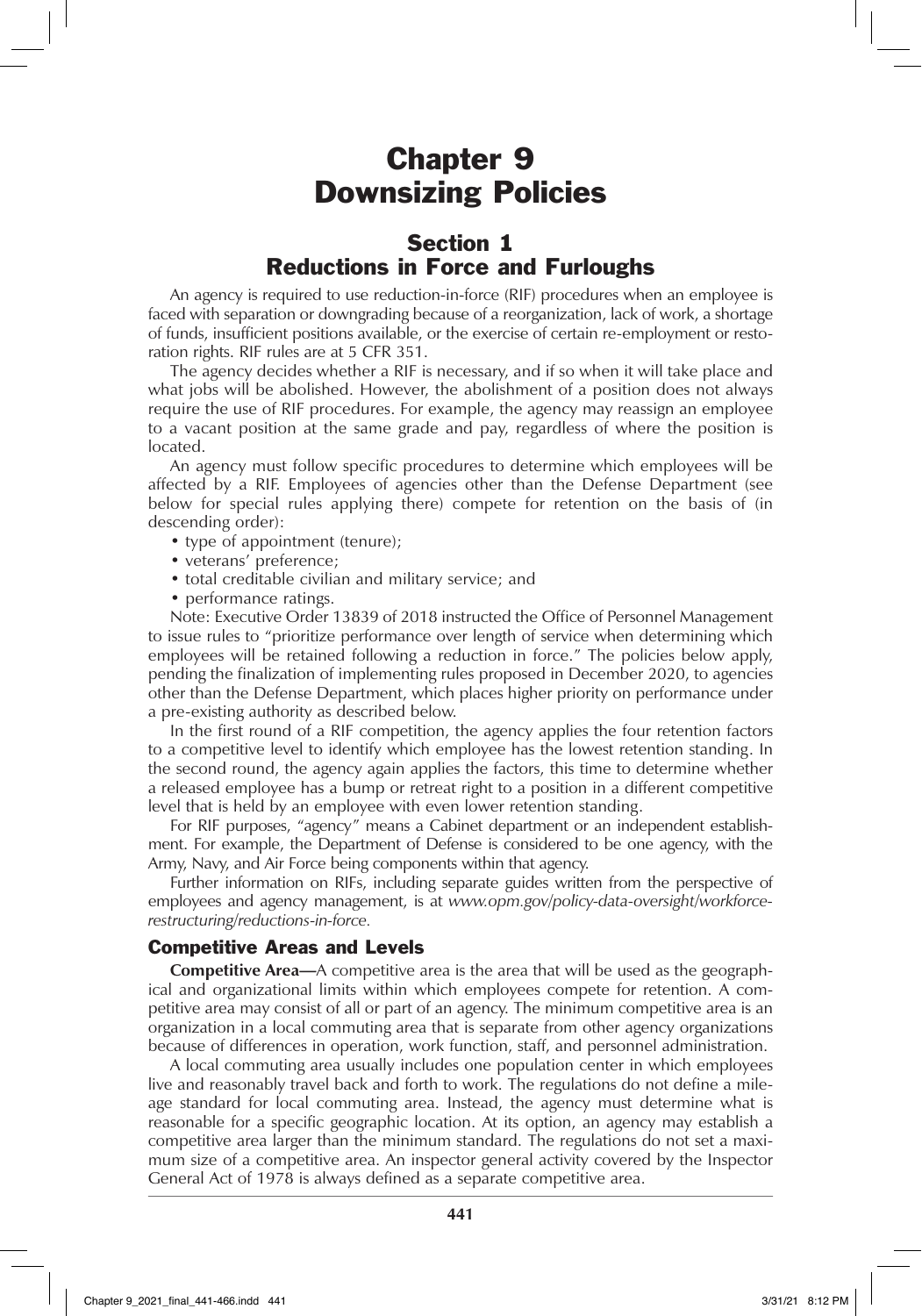An agency that wants to redefine a competitive area within 90 days of the RIF effective date must obtain the Office of Personnel Management's approval.

**Competitive Levels—**Each competitive level includes positions with the same grade, classification series, and official tour of duty (such as full-time, part-time, seasonal, or intermittent). All positions in a competitive level must have interchangeable qualifications, duties, and responsibilities. The agency establishes a competitive level based on official position descriptions, not on the employees' personal qualifications.

The agency establishes separate competitive levels for positions filled as part of a formally designated trainee or developmental program, for positions filled on competitive service appointments, and for positions filled on excepted service appointments.

The agency places two similar positions (same grade, classification series, work schedule, etc.) in the same competitive level when the position descriptions for the two positions show that an employee in either one of the positions needs no more than 90 days to be able to perform the key tasks of the other position. The agency does not include competitive service employees with temporary appointments in the competitive level because these employees serve at the will of the agency. The agency includes excepted employees with temporary appointments of one year or less in the competitive level only after the employee completes more than one year of current continuous service under the same type of appointment.

**Pay Banding Situations—**Competitive areas or levels cannot be established for pay banded positions separate from those not under pay banding.

# Retention Registers, Competitive Service

After grouping interchangeable positions into competitive levels, the agency applies the retention factors—tenure, veterans' preference, length of service, and performance—in establishing separate "retention registers" for each competitive level that may be involved in the RIF. The agency lists each employee on the retention register in the order of the employee's relative retention standing after applying those factors.

**Tenure—**Employees are ranked on a retention register in three groups according to their types of appointment. Group I is for career employees who are not serving a probationary period. Group II is for career employees who are serving a probationary period and career-conditional employees. Group III consists of employees serving under term and similar non-status appointments.

Retention registers for excepted service positions use similar tenure groups.

**Veterans' Preference—**Each of the tenure groups is divided into three subgroups reflecting entitlement to veterans' preference. A retired member of the Armed Forces is considered to be a veteran for RIF purposes only if the Armed Forces retired pay is directly based on a combat-incurred disability or injury, or for members retired below the rank of major (or equivalent) who are not disabled veterans if the retirement is based on less than 20 years of active service or in other limited situations.

Subgroup AD includes eligible veterans with a compensable service-connected disability of 30 percent or more. Subgroup A includes eligible veterans not included in Subgroup AD. Subgroup B includes non-veterans and veterans not eligible for preference.

**Length of Service—**Employees are ranked by their service dates within each subgroup. Their service dates reflect total federal service, civilian and creditable military service, and additional service credit for certain performance ratings. A retired member of the Armed Forces with 20 or more years of military service who is not eligible for veterans' preference under the RIF regulations receives retention credit only for Armed Forces service during a war, or service performed in a campaign or expedition for which the individual received a badge. Additionally, an employee may not receive dual retention service credit for service performed on active duty in the Armed Forces that was performed during concurrent civilian employment as a federal employee.

Credit is allowed for non-appropriated fund (NAF) service if the employee moved, without a break in service of more than three calendar days, from a NAF position to an appropriated fund position within the Defense Department.

**Performance—**Employees may receive additional service credit for performance based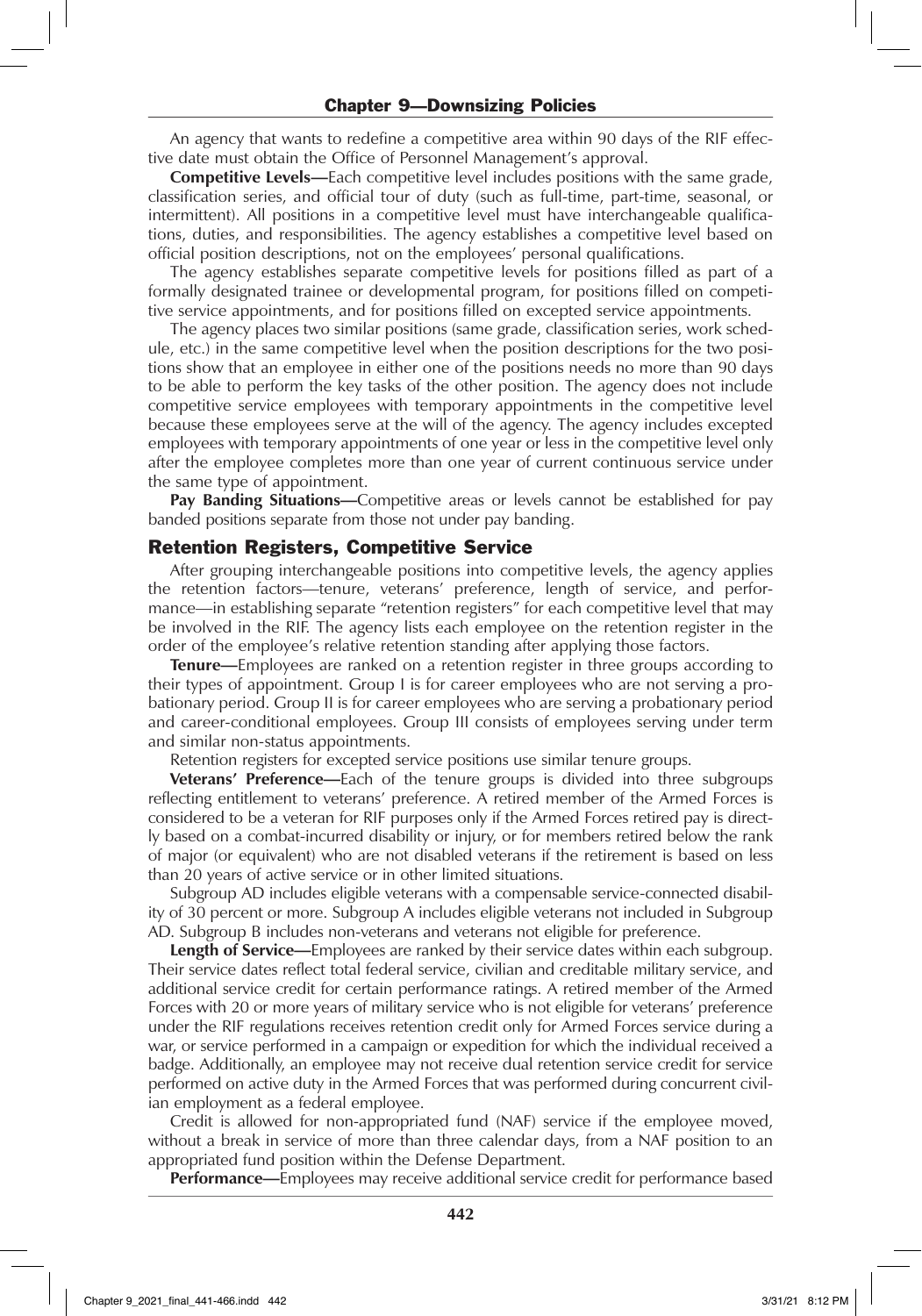on the average of their last three actual performance ratings of record received during the four-year period prior to the date the agency issues RIF notices or freezes ratings before issuing RIF notices. An employee is given additional service credit based on the mathematical average of the value of the employee's last three annual ratings, rounded in the case of a fraction to the next whole number. If an employee received more than three annual ratings during the four-year period, the three most recent annual ratings are used. If an employee received fewer than three annual ratings during the four-year period, the actual ratings received are averaged and rounded up to a whole number. Employees who have received no ratings of record are given performance credit based on the most frequently assigned performance rating in their agency or organization. When all employees in the competitive area have ratings earned under the same type of performance rating pattern, then the standard formula for assigning performance credit is:

• 20 additional years for an Outstanding rating;

• 16 additional years for an Exceeds Fully Successful rating; and

• 12 additional years for a Fully Successful rating.

There is no additional service credit for performance ratings below Fully Successful or equivalent.

For example, an employee with three years of service has one Outstanding rating of record (20), and two Exceeds Fully Successful (16) ratings of record would receive additional RIF service credit based on the three actual ratings of record:  $20 + 16 + 16 = 52$ , divided by 3 = 17.3, rounded up to 18 years of additional retention credit for performance. This additional credit is added to the employee's other service for RIF purposes.

If an agency has employees in a competitive area who have performance ratings of record under more than one summary rating pattern, at its option the agency may provide different amounts of additional retention service credit for employees who have the same summary level, but are under different patterns. The range of additional service credit is from 12 to 20 years.

**Defense Department—**P.L. 114-92 required the Defense Department to establish procedures to provide that, in any reduction in force of civilian positions in the competitive or excepted service, the order of retention will be based primarily on performance. The department finalized that change with a policy effective January 19, 2017.

Under those procedures, employees are placed on a retention register based on these factors, in descending order: 1) rating of record; 2) tenure group; 3) average score; 4) veterans' preference; and 5) DoD service computation date.

The rating of record is the average of the most recent two performance ratings within a four-year period, rounded to the next highest whole number. For employees with only one rating in that time, that rating will be used.

Tenure groups follow government-wide definitions as described above. Temporary employees and those with term appointments (Tenure Group III) are ranked below, and will always be released before, employees with permanent appointments (Tenure Groups I and II). Employees in Tenure Groups I and II with ratings of record of Unacceptable still are ranked above any Tenure Group III employee, but below other Tenure Group I and II employees with ratings of record other than Unacceptable or who have no ratings of record.

The average score is the average of scores on individual performance elements within the last two ratings, rounded to the nearest tenth of a decimal point.

For veterans preference, first priority is given to those with a 30 percent or more disability rating, then others with veterans status, then those with no veterans status.

The DoD service computation date is the date the employee entered government, adjusted for any military service. In general, employees with periods of assessed performance of less than 12 months are categorized and ranked below employees with periods of assessed performance of 12 months or more. Special provisions apply to employees rated under the three-level Defense Performance Management and Appraisal Program. The procedures otherwise follow general rules, regarding matters such as the establishment of competitive areas and levels and reassignment rights. The policy does not apply to employees covered by alternative personnel systems such as the acquisition demonstration project, the Science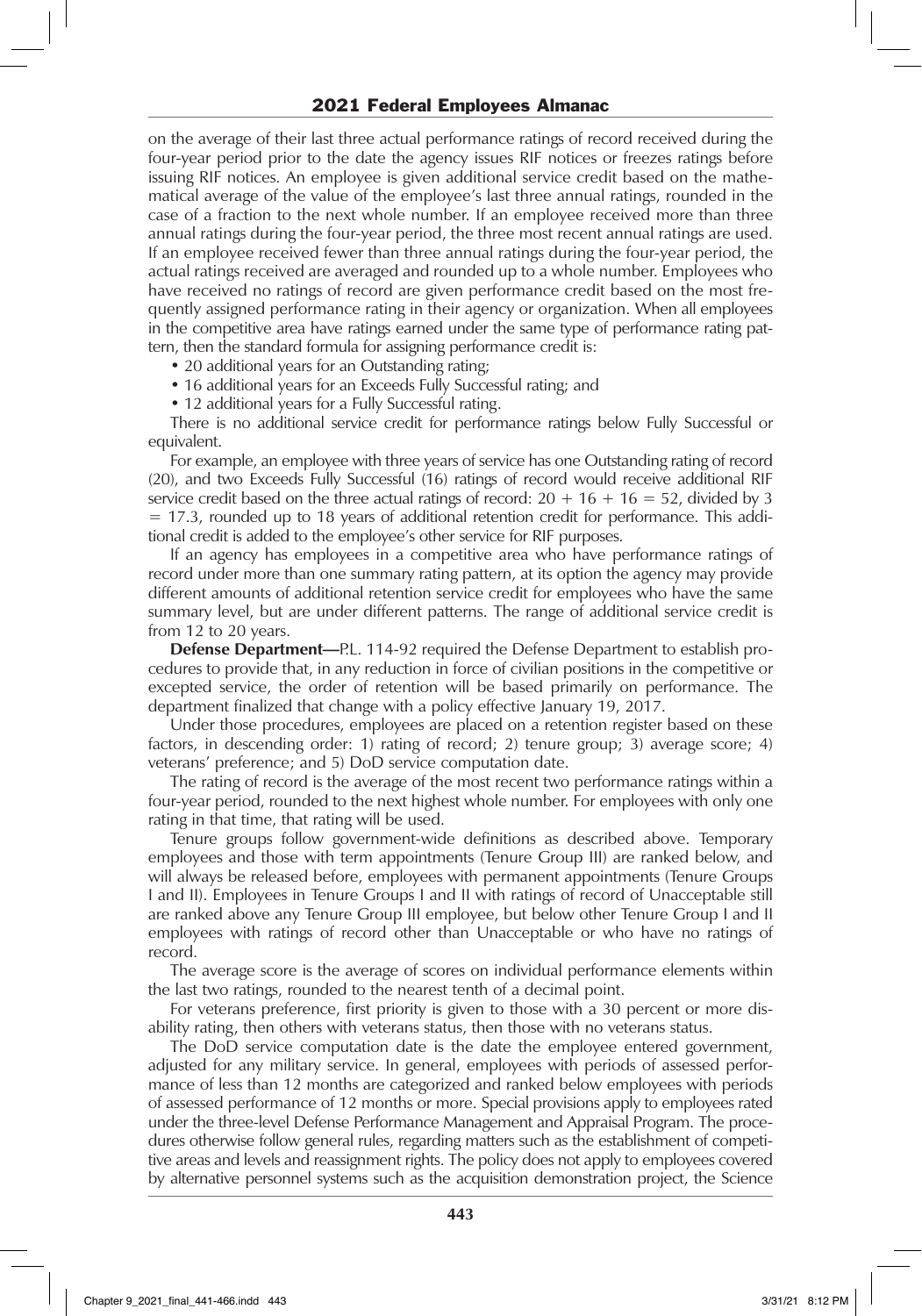and Technology Reinvention Laboratories project or the Defense Civilian Intelligence Personnel system, provided that those systems also put performance first.

#### Excepted Service

Retention registers for excepted service positions (see Types of Appointments in Chapter 8, Section 1) use similar tenure groups to those for competitive service positions but the two are separate.

An employee with an excepted service appointment has no "bump" or "retreat" (see below) assignment rights under the RIF regulations. However, an agency may elect to provide its excepted employees with RIF assignment rights to other excepted positions under the same appointment authority. See Retirement Benefits in RIFs in this section.

### SES RIF Procedures

Before an agency conducts a RIF that will affect Senior Executive Service members, it must have a plan that explains its RIF procedures and how the agency will determine who is affected. The agency defines the area of competition; it may be the full agency or a major component of the agency. The agency's career SES members in the competitive area are organized on retention registers, based on performance and other factors, as set out in the agency plan. Individuals with the lowest retention standing are identified for RIF.

Executives identified for RIF are entitled to placement in any SES position (for which qualified) in the agency. Since "agency" refers to a Cabinet department or independent establishment, this right cannot be restricted to jobs in an organizational component, regardless of the competitive area established for the RIF. If there is no such position, the agency head certifies that fact, in writing, to OPM. The individual is then entitled to OPM placement assistance. The agency must continue to try to place the individual in the agency during the OPM priority placement period.

The executive is entitled to two notices. The first notice advises that he/she has been released from the retention register and cannot be placed in the agency. This notice must be given at least 45 days before removal from the SES. This usually occurs at the time the agency refers the executive to OPM for placement assistance. The second is a one-day notice before the removal date, which is given after OPM notifies the agency that the placement effort was unsuccessful.

If OPM cannot place the executive in an SES position in another agency, the original agency removes the executive from the SES and places him/her in a vacant GS-15 position in the agency. If no GS-15 vacancy exists, the agency must create one. Executives removed from the SES as a result of RIF are entitled to appeal to the Merit Systems Protection Board on the competitive procedures used by the agency. If eligible, the executive may take discontinued service retirement in lieu of placement at GS-15.

### Employee Release Order

Employees are released from a competitive level in the inverse order of their retention standing, beginning with the employee with the lowest standing on the retention register (see above for special rules applying to Defense Department employees). In other words, all employees in Group III are released before employees in Group II, and all employees in Group II are released before employees in Group I. Within the subgroups, all employees in Subgroup B are released before those in Subgroup A, and all workers in Subgroup A are released before those in Subgroup AD.

However, an agency may not release a competing employee from a competitive level while retaining in that level an employee with a specific limited appointment, specifically limited temporary or term promotion, or an employee who has received a written decision that removes or demotes the employee from the competitive level.

### RIF Notices and Records

An agency must give each non-SES employee at least 60 days specific written notice before he or she is released for a RIF action. In certain circumstances, an agency may, with OPM approval, give an employee 30 rather than 60 days specific written notice of a RIF action.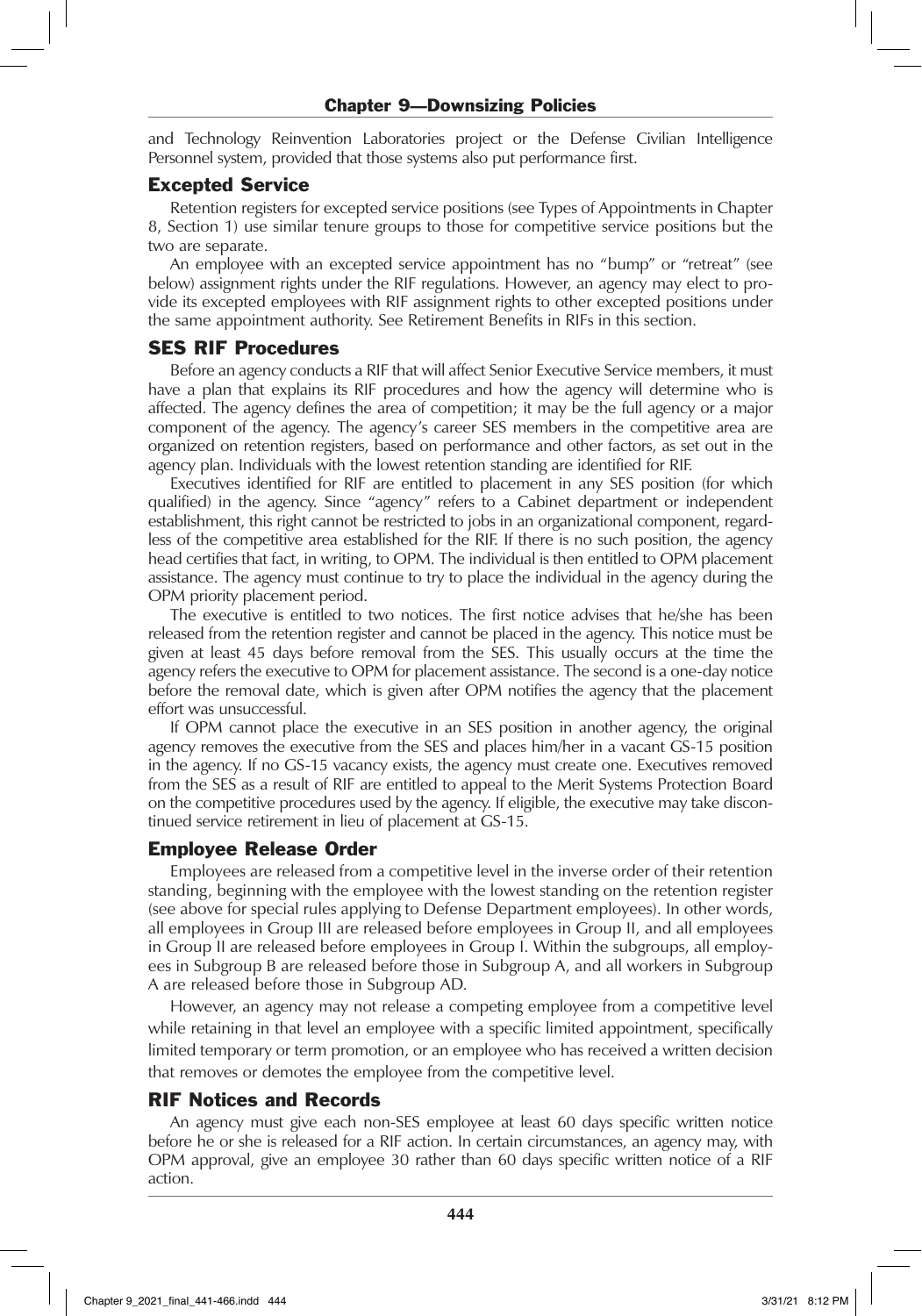In the RIF notice, the agency must include the employee's competitive area, competitive level, subgroup, service date, and last three annual performance ratings of record received during the last four years; the place where the employee may inspect the regulations and records; the reasons for proceeding out of order in retaining a lower-standing employee in the same competitive level; information on career transition and placement programs; a severance pay estimate; information on unemployment benefits and dislocated worker programs; the option to authorize release of employment information to potential employers; and the employee's right to grieve or appeal the agency's decision.

Employing agencies are required to provide employees and their designated representatives with access to retention records showing how the employee was selected for release. By regulation, an agency cannot meet its obligation to provide this information by giving the employee a sanitized retention record with all the pertinent information blocked out. In addition, employees are entitled to see any agency records that detail their bump-and-retreat rights (see below). Also, agencies must keep all records relating to a RIF for at least one year after the date the agency issues RIF notices.

## Rights to Other Positions

Competitive service employees in Groups I and II who are released from their competitive level and have current performance ratings of at least Minimally Successful are entitled to an offer of assignment, if they have "bumping" or "retreating" rights to an available position in the same competitive area. Among other requirements, the position must last at least three months, be one for which the employee is qualified, have a pay rate no higher than that of the employee's present position, have the same type of work schedule, and, in the case of a retreating employee, be no more than five grades below the employee's current position. Employees in Group III have no rights to another job.

An employee with an excepted service appointment has no assignment rights under the RIF regulations. However, an agency may elect to provide its excepted employees with RIF assignment rights to other excepted positions under the same appointment authority.

Promotion potential is not a consideration in filling a position under the RIF regulations. A RIF offer may have less, more or the same promotion potential as the released employee's present position.

**Bumping—**"Bumping" means displacing an employee in a lower tenure group, or in a lower subgroup within the released employee's own tenure group. Although the released employee must be qualified for the job, it may be a job he or she never held. At its option, the agency may consider an employee's total service in determining bumping rights. This option provides the first offer to the otherwise eligible released employee with the most service.

**Retreating—**"Retreating" means displacing an employee with less service within the released employee's own tenure group and subgroup. The position must also be the same position or essentially identical to a position held by the released employee in a federal agency on a permanent basis. An employee with a current annual performance rating of Minimally Successful only has retreat rights to positions held by employees with the same or lower rating. The position may be up to five grades (or appropriate grade intervals) below the position from which the employee was released.

**Grade Intervals—**The agency determines the grade limits of a released employee's assignment rights on the basis of the position the employee holds on the RIF effective date, regardless of how the employee progressed to the position. For example, an employee released from a GS-11 position that progresses GS-5-7-9-11 has potential bump and retreat rights to available positions from GS-11 through GS-5.

# Use of Vacant Positions

An agency is not required to offer vacant positions in a RIF, but may choose to fill all, some, or none of the vacancies.

When an agency chooses to fill a vacancy with an employee reached for release from the competitive level by RIF, the agency must consider the relative retention standing of all the released employees. For example, the agency must offer a position to the released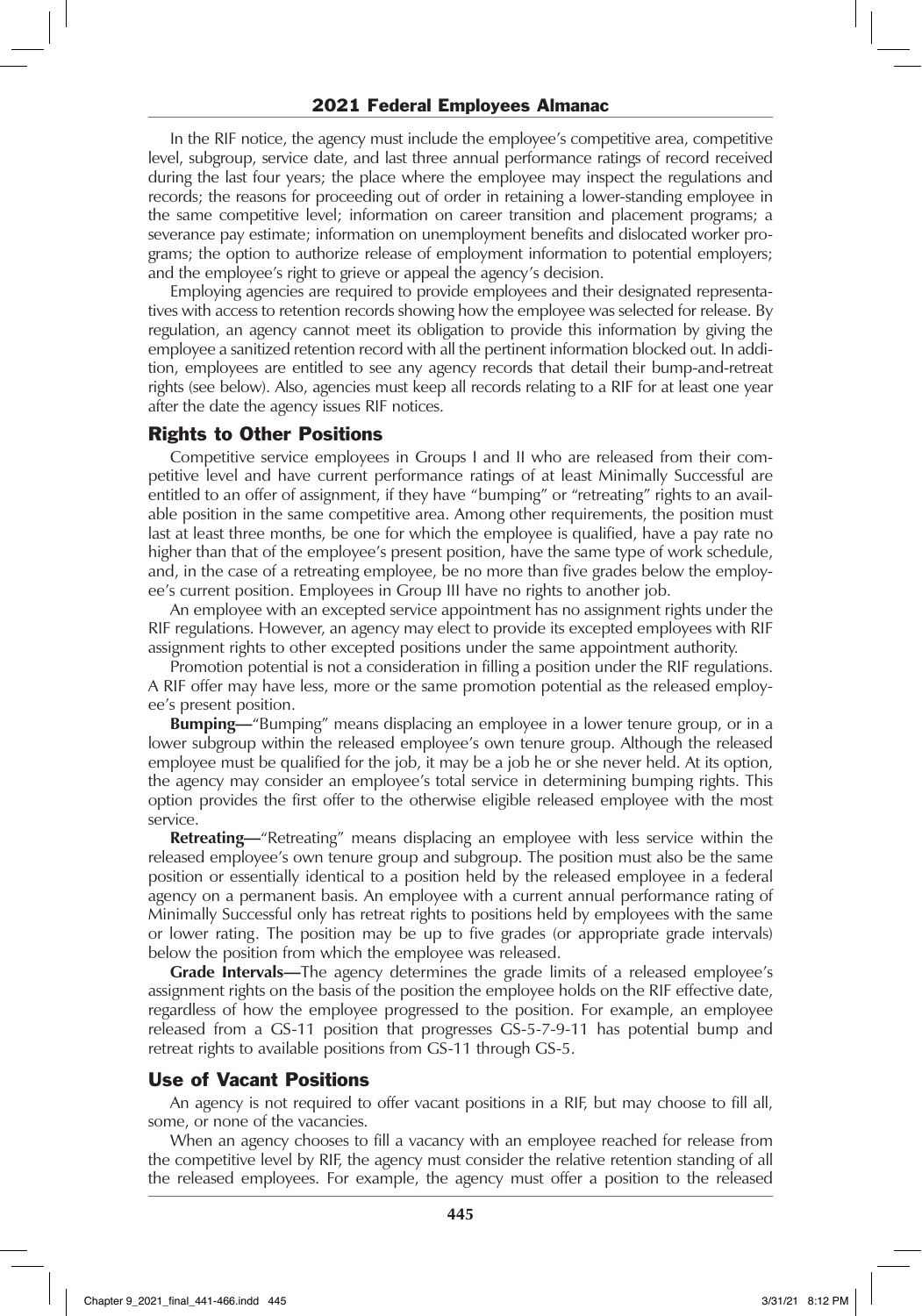employee in the highest group and subgroup before offering a position to an employee in a lower group and subgroup. This is consistent with a bump offer to an occupied position.

The agency is not required to consider total service in offering positions to employees in the same group and subgroup unless the employee with the most service also formerly held the position on a permanent basis. This is consistent with a retreat offer of an occupied position.

The agency satisfies a released employee's right to RIF assignment rights if the agency offers the employee a vacant position at the grade to which the employee has bump or retreat rights.

An agency may choose to waive qualifications in offering an employee RIF assignment to a vacant position. However, the agency may not waive a minimum educational requirement. (An agency may never waive qualifications requirements in offering assignment to an occupied position.)

An agency may make a RIF offer of a vacant position to a released employee only if the vacancy is in the same competitive area, and within three grades (or grade intervals) of the employee's present position.

When an agency chooses to fill a vacancy with an employee reached for a RIF action, it must follow subgroup retention standing. A RIF offer of assignment to a vacant position can only be in the same competitive area, and must be within three grades (or grade intervals) of the employee's present position. The agency may offer employees reassignments or voluntary changes to lower-graded positions in other competitive areas in lieu of RIF.

# RIF Appeals and Grievances

An employee who has been separated, downgraded, or furloughed for more than 30 days by RIF has the right to appeal in writing to the Merit Systems Protection Board (MSPB), if the employee believes the agency did not properly follow the RIF regulations. The appeal must be filed during the 30-day period beginning the day after the effective date of the RIF action. MSPB's review of agency actions is limited to the written record unless MSPB determines that there are facts in dispute. See Appeal Procedures in Chapter 10, Section 3.

An employee in a bargaining unit covered by a negotiated grievance procedure that does not exclude RIF actions must use the negotiated grievance procedure. The employee may not appeal to the MSPB unless the employee alleges the action was based upon discrimination. The time limits and procedures for filing a grievance are set in the collective bargaining agreement. See Negotiated Grievance Procedures in Chapter 8, Section 6.

Grounds for a challenge may include, but are not limited to:

• improper retention of another employee in a lower subgroup;

• insufficient advance notice given (agencies must give a minimum 60-day written notice unless OPM has granted permission for a 30-day notice);

• inadequate reasons or failure to give reasons for regulatory exceptions;

• denial of right to examine the regulations or to inspect the retention registers and related records;

• excessive restriction of the competitive area;

- improper tenure groups assigned;
- violation of veterans' preference;
- error in computing a service computation date; or
- failure to comply with agency RIF administrative procedures.

If MSPB rules in favor of the employee, the agency must restore the employee to the job that the employee was separated from or should have been assigned. The agency usually is required to give back pay to the affected employee.

Also see *www.opm.gov/policy-data-oversight/workforce-restructuring/reductions-inforce.*

# Transfer of Function

A transfer of function takes place when a continuing function moves to another organization, or when the entire organization moves to another geographic location. A "function"

**446**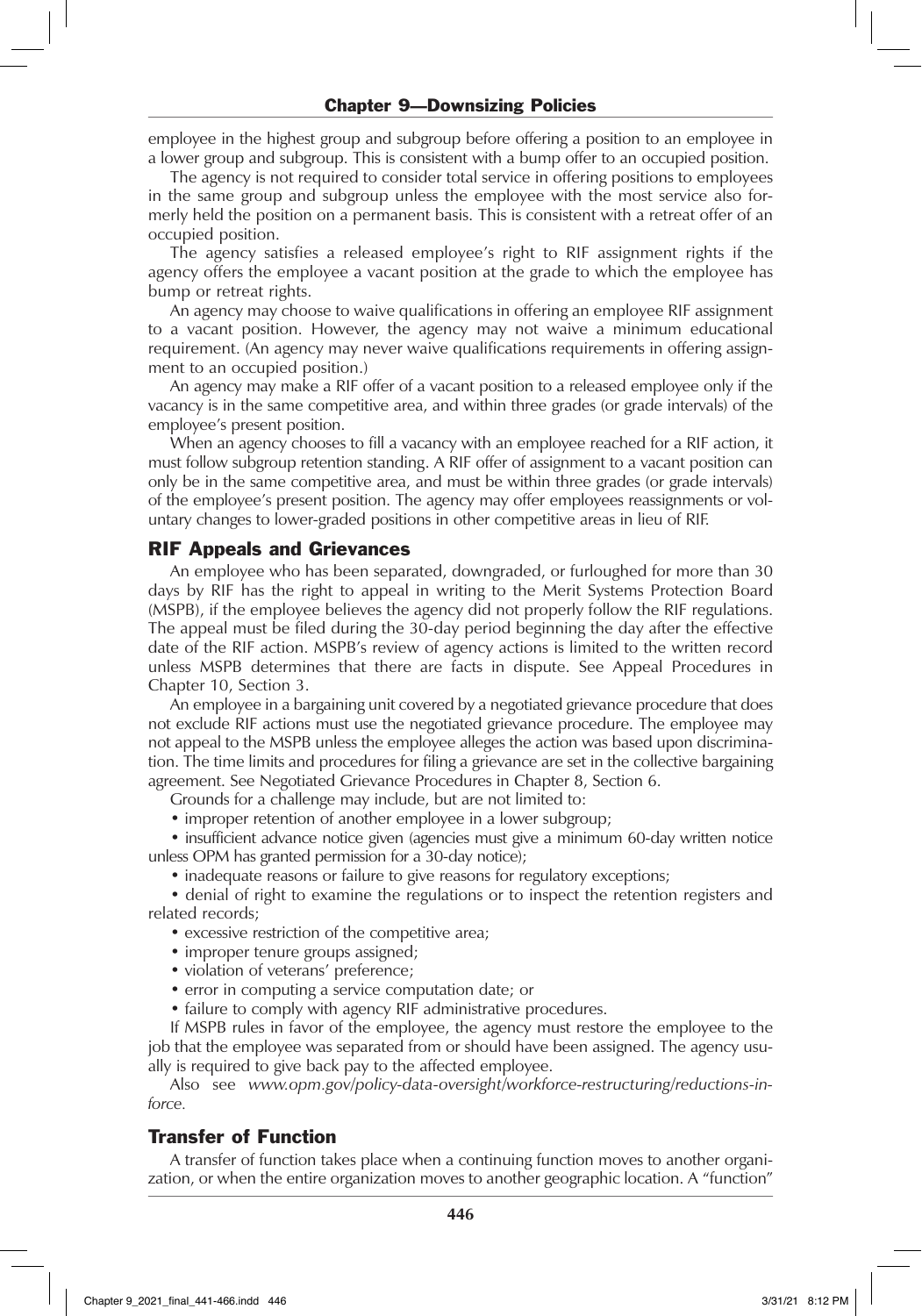is a clearly identifiable activity of the agency's mission. Not every organizational relocation of work is a transfer of function. A transfer of function takes place only when, after the transfer, the gaining organization undertakes a new class of activity. (For example, no transfer of function occurs when an agency realigns geographic boundaries so that an installation performing a particular function begins to handle that function for a broader geographic area. Instead, the gaining organization simply assumes responsibility for another part of the same function or class of activity, but with different geographic boundaries.) Also, no transfer of function takes place when activities, assignments, or functions shift within an organization; this is a "reorganization."

If the transfer of function will require the losing organization to have a reduction in force, the competing employees in the function must be given the opportunity to transfer with the function instead of being separated or downgraded by RIF in the losing organization. This is the only situation in which employees have the right to transfer with their function—when the alternative in the losing organization is separation or downgrading. An employee properly identified with a function to be transferred who refuses to transfer may be separated by adverse action procedures.

If the transfer of function results in the identification of more employees than the gaining organization needs to perform the function and the employee cannot be retained in the losing organization, the gaining organization may be required to have a RIF. In this situation, the employees coming in with the function have a right not only to compete among themselves for retention in the function, but also to compete with employees already in the organization. In other words, the gaining organization must treat the incoming employees as its own in the RIF. Employees separated under these circumstances go on the re-employment priority list of the gaining organization rather than the losing organization.

Agencies use two methods to identify employees with a transferring function: Method One must be used to identify each position to which it is applicable. Method Two is used to identify positions and employees only when Method One is not applicable.

Method One specifies that employees are identified with a transferring function if they perform the function during at least half of their work time, or if the function they perform includes their grade-controlling duties.

Method Two applies to employees who perform the function during less than half of their work time and are not otherwise covered by Method One. Under Method Two, the losing organization must determine the number of positions needed to perform the transferring function. To determine which employees are identified for transfer, the losing organization must establish a RIF-style retention register that includes the name of each employee who performed the function. Competing employees listed on the retention register are identified for transfer in the inverse order of their retention standing. If for any retention register this procedure would result in separation or demotion by RIF at the losing organization of any employee with higher retention standing, the losing organization must identify employees on that retention register for transfer in the order of their retention standing. The losing organization may permit other employees to volunteer for transfer with the function in place of employees identified under Methods One or Two. However, these other employees may be transferred only if no employee identified under Methods One or Two is separated or demoted solely because a volunteer transferred in place of him or her to the gaining organization.

In a transfer involving a geographic relocation, unless they are sure they will not move with the activity, employees should accept the offer of transfer. This assures them a job in the new location, but it does not keep them from looking for a job in their current area. An employee may later change an initial acceptance without penalty if the employee declines before the transfer of function's effective date.

An employee may not file an appeal to the Merit Systems Protection Board based solely on a transfer of function issue. However, an employee who is reached for separation or demotion because of a reduction in force or an adverse action after declining transfer may raise transfer of function as an issue in that appeal.

Employees who decline to transfer with their function are not placed on the agency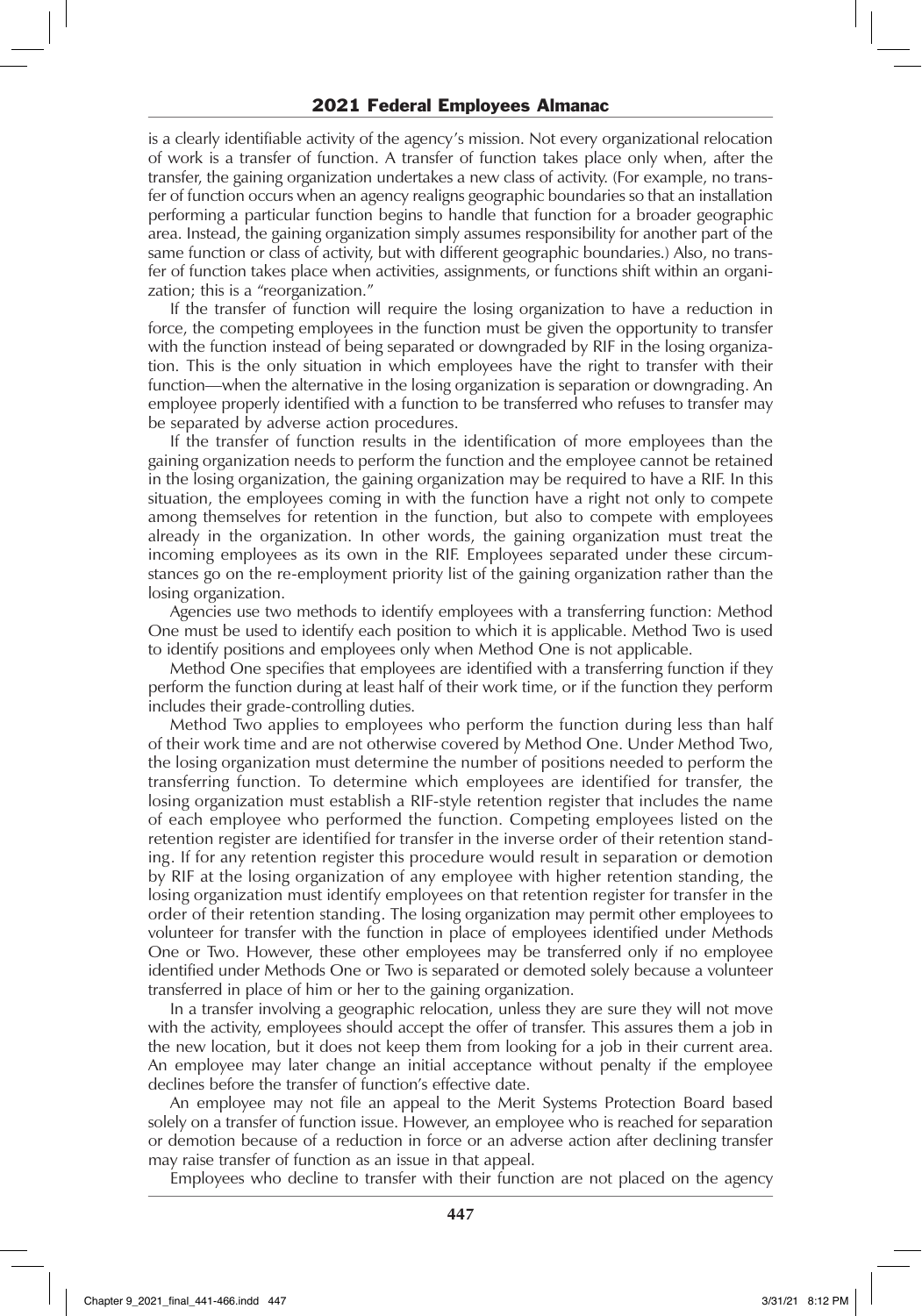re-employment priority list, but they may be entitled to placement through the Career Transition Assistance Plan (CTAP) and the Interagency Career Transition Plan (ICTAP) if they are career or career-conditional employees. See Section 2 of this chapter.

Employees whose permanent duty station changes and who start working in a different pay area receive the locality pay applicable to that area. Their pay may increase or decrease depending on how the rates at the new duty station compare with those of the former duty station.

After receiving a separation notice, the employee becomes eligible for most of the benefits available to an employee who receives a notice of reduction in force separation. An employee may not file an appeal to the Merit Systems Protection Board based solely on a transfer of function issue. However, an employee who is reached for separation or demotion because of a reduction in force or an adverse action after declining transfer may raise transfer of function as in issue in that appeal.

# RIF-Related Benefits

**Grade and Pay Retention—**Employees who are placed in a lower graded position in their agency as a result of RIF procedures are eligible to retain the same grade for two years. The employee must have completed at least 52 consecutive weeks at a higher grade than that of the position to which he or she was demoted. Employees who are downgraded after receiving a specific RIF notice and take a lower-graded position offered by management are eligible for grade retention on the same basis as an employee who was actually downgraded by a RIF action.

The employee's retained grade is considered for most purposes (including pay and pay administration, retirement, life insurance, eligibility for training, promotions, and withingrade increases) as the grade of the position the employee holds after downgrading because of RIF. However, in any subsequent RIF the employee competes for retention based on the lower grade. For example, an employee who holds a GS-12 position and is downgraded because of a RIF to a GS-9 position is still considered a GS-12 for most purposes, but for a subsequent RIF, would compete as a GS-9.

After grade retention expires, an employee will be eligible for indefinite pay retention, even if he or she is downgraded because of a RIF but doesn't meet the 52-week eligibility for grade retention. If the former rate of basic pay fits in the pay range for the lower-graded position, the employee will be placed in the lower pay range without a reduction in pay, and pay retention will cease. If the employee's former rate of basic pay is greater than the maximum rate of the pay range for the new position, the former rate will be continued as a retained rate (not to exceed 150 percent of the maximum rate for the grade in which the employee has been placed). The employee will then receive 50 percent of any adjustments (e.g., annual salary increases) in the maximum rate for the lower (reduced) grade until that maximum rate equals or exceeds the higher (retained) rate. At that point, pay retention will cease.

If the employee is on a temporary or term appointment at the time of a RIF, grade and pay retention will not apply. Also see Grade and Pay Retention in Chapter 1, Section 4.

**Re-Promotion Priority—**Agencies can give priority consideration to the re-promotion of employees who have been downgraded involuntarily to positions up to their former grade level.

**Severance Pay—Severance pay is available to most individuals who have served at** least 12 months continuously and are separated by a RIF, provided that they have not refused to accept a position within two grades of their current level in the same commuting area, are not eligible for an immediate annuity for either federal or Armed Forces service, and are not receiving any type of injury compensation benefits.

The severance benefit is computed at the rate of one week's pay for each year of service prior to separation. After ten years of service, an employee receives two weeks of pay for each additional year. For each year the employee is over age 40, an additional 10 percent of severance pay is received. The maximum is one year's salary. Severance benefits generally are paid out at regular pay intervals.

Also see Chapter 1, Section 8.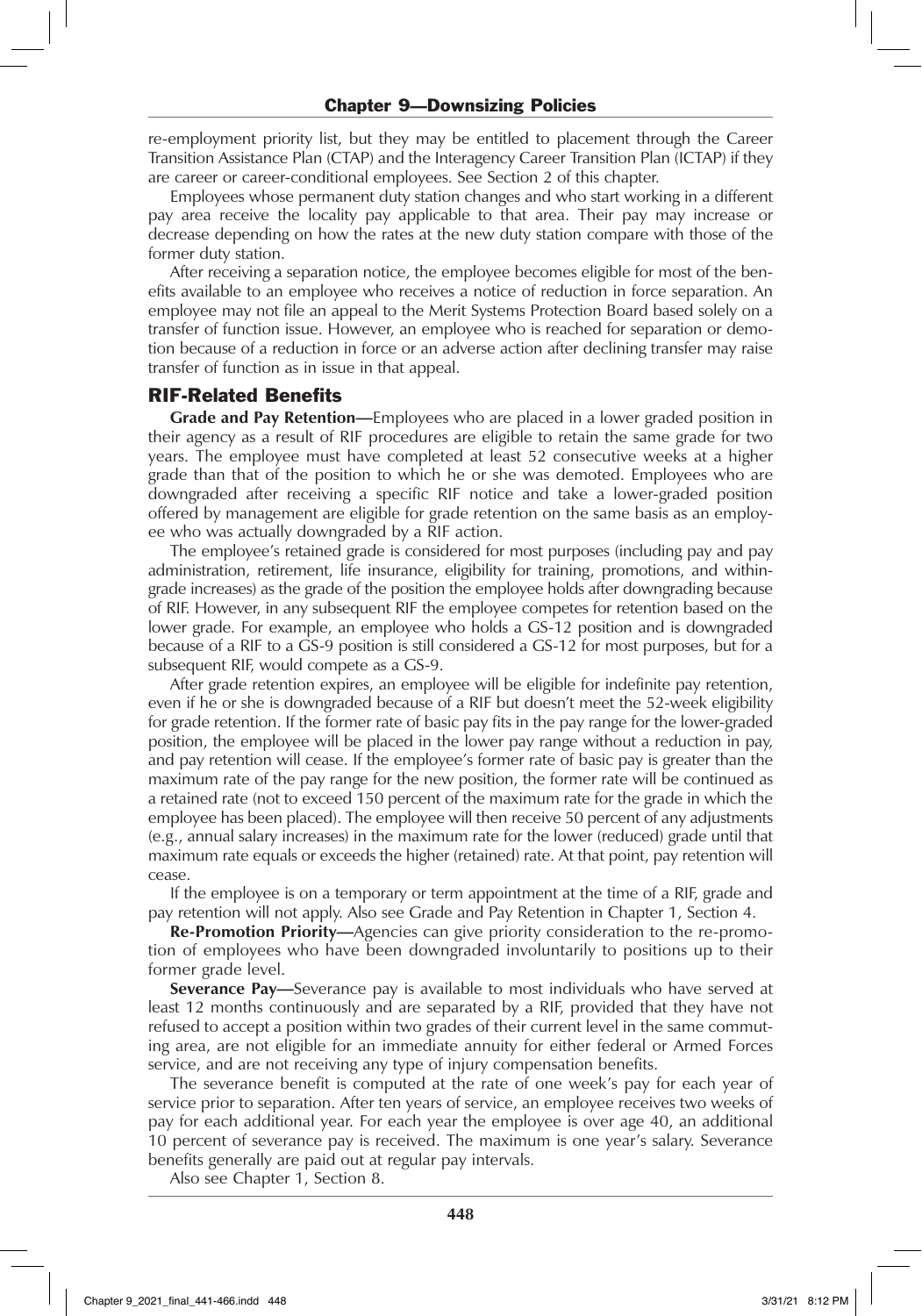**Unemployment Compensation—**The unemployment insurance program for federal employees is administered by the Department of Labor through state governments. Separated employees should file a claim for benefits at their state employment service office or their unemployment insurance claims office, where they also can register for work. Employees must bring their Social Security card, official notice of separation or non-pay status (Standard Form 50), and notice about unemployment insurance (Standard Form 8). Payments such as an annuity, incentive pay, lump-sum annual leave, or workers' compensation may affect eligibility for unemployment compensation. The applicable state employment security agency makes that determination. Also see Chapter 5, Section 7.

**Unused Leave—**All civilian employees eligible for annual leave are entitled to receive a lump-sum payment for accumulated and accrued annual leave upon separation from federal service. See Lump-Sum Payments in Chapter 5, Section 1.

Under 5 CFR 351.606(b), certain employees who are being involuntarily separated through no fault of their own have the option of using accumulated annual leave in order to remain on the agency's employment rolls beyond the RIF effective date in order to reach initial eligibility for retirement; and/or continuance of Federal Employees Health Benefits program coverage into retirement. Eligible employees are put on annual leave status beyond the scheduled separation date, up to the date they first become eligible for immediate retirement or for continuation of health benefits into retirement, or both. Sick leave may not be used to extend employment for this purpose.

There is no payment for unused sick leave. However, employees who are separated from the federal government are entitled to have their sick leave re-credited if they are later re-employed in the federal service. For policies on crediting unused sick leave as time served toward retirement benefits, see Credit for Unused Sick Leave in Chapter 3, Section 3.

**Voluntary RIFs—**Voluntary reduction in force authority allows Defense Department employees who are unaffected by a RIF to volunteer for separation so that employees who would otherwise be separated by RIF may be retained. RIF volunteers get some, but not all, of the benefits applying to those separated involuntarily in a RIF. Also see Voluntary RIFs under Department of Defense RIF and Placement Benefits, below.

**Reinstatement Rights—**Former career or career-conditional federal employees may be reinstated to positions in the federal service noncompetitively—that is, without getting on a civil service list of eligibles again—under certain conditions. See Reinstatement Rights in Section 1 of Chapter 8.

#### Health Insurance in RIFs

After separation, employees not eligible for an immediate annuity continue to be covered by their Federal Employees Health Benefits insurance for 31 days at no charge. They can enroll for an additional 18 months as long as they pay both the employee and employer share of the premiums, plus 2 percent for administrative costs. See Temporary Continuation of Coverage in Chapter 2, Section 1. The Defense Department continues to pay the employer share of FEHB premiums, plus the administrative charge, for 18 months on behalf of its employees separated by RIF as described in Department of Defense RIF and Placement Benefits, below.

Employees who are eligible for an immediate annuity may continue their enrollment in the FEHB, if they have been continuously enrolled or covered as a family member for the five years of service immediately preceding the commencing date of annuity payments, or for all service since the first opportunity to enroll. The Office of Personnel Management has granted pre-approved waivers of this requirement for certain employees who retire during a period when agencies are authorized to use buyout and/or early retirement authority as commonly is allowed during RIFs; separate but similar rules apply to the Defense Department. See FEHB Coverage After Retirement in Chapter 2, Section 1.

### Life Insurance in RIFs

Separated employees are covered free by the Federal Employees' Group Life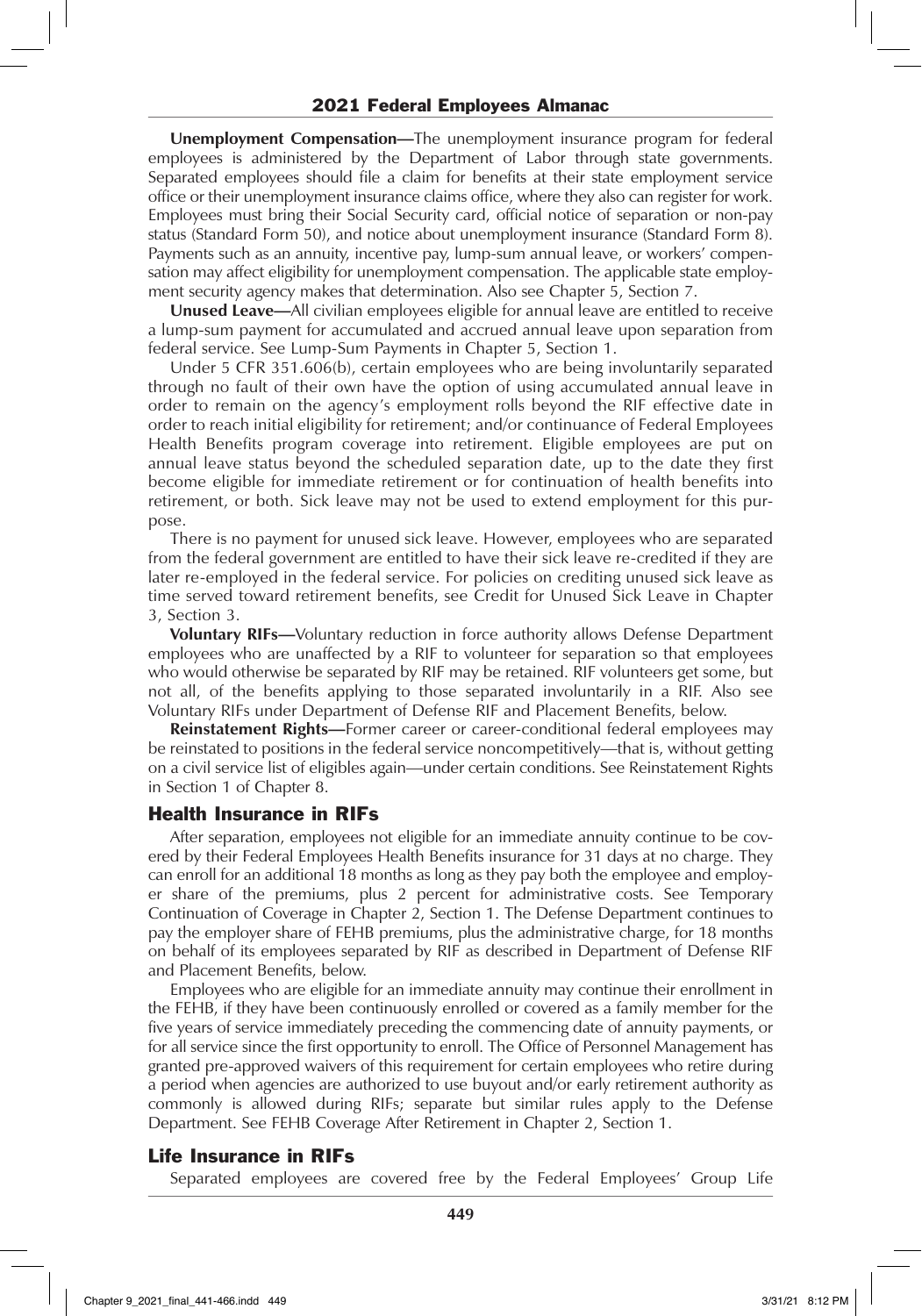Insurance program for 31 days. Employees who are separated and are not eligible for an immediate annuity may convert all or part of their life insurance to an individual policy without having to take a medical examination. The employee pays the entire cost of the conversion policy. The conversion must be made within 31 days after the effective date of the RIF or within 30 days after receiving the notice from the employing office about the right to convert, whichever is later. See Federal Employees' Group Life Insurance in Chapter 8, Section 5.

Employees who retire on an immediate annuity are eligible to continue their Basic life insurance as well as any type of optional insurance they have. At retirement, employees can elect a percentage of Basic, Option B and Option C coverage they wish to retain after age 65. Those who retire before age 65 are sent a notice on reaching that age reminding them of their decisions regarding those two options and are given the option to change those decisions. For those already over age 65 at the time of retirement, the notice is sent as soon as the retirement processing is completed. See Life Insurance in Retirement in Chapter 2, Section 2.

# Other Insurance in RIFs

Under the Federal Long-Term Care Insurance Program, anyone currently enrolled upon separation, with or without eligibility for retirement, can remain enrolled by continuing to pay the premiums. Those who are retiring can arrange to have the premiums deducted from their annuities or can pay the premiums directly; other separated persons must pay the premiums directly. Retirees, along with their spouses and certain family members, can initially enroll after retirement, but those separated without eligibility for an annuity may not enroll unless they are otherwise eligible—for example, by being the spouse of an eligible employee or retiree. See Eligibility in Chapter 2, Section 3.

Under the Federal Employees Dental and Vision Insurance Program, those separating with eligibility for an immediate annuity can continue an enrollment or, if not enrolled, can enroll at the next open season. Those separating without entitlement to an immediate annuity may not continue a current enrollment or enroll, unless they are otherwise eligible. (Note: Federal Employees Retirement System employees who retire on a Minimum Retirement Age +10 years of service (MRA+10) annuity and who elect to postpone receipt of their annuity lose FEDVIP coverage upon separation from service but can re-enroll within 60 days of the date on which they start receiving their annuity, or in an open season afterward.) See Eligibility in Chapter 2, Section 4.

# Retirement Benefits in RIFs

An employee facing a RIF who meets age and service requirements for voluntary retirement may choose to retire at any point in the process.

**Discontinued Service Retirement—**Both the Civil Service Retirement System and Federal Employees Retirement System provide for immediate retirement with reduced age and service requirements for employees who are involuntarily separated (other than for cause on charges of misconduct or delinquency) and who have not declined a reasonable job offer.

Once employees receive official notice that they will be involuntarily separated, they may then retire, and are not required to wait until the action has been taken. However, if the notice is rescinded prior to the employee's retirement, the right to retire also terminates.

To be eligible for a discontinued service retirement, an employee must be at least age 50 with 20 years of creditable service, or be any age with 25 years. Under CSRS, the annuity is reduced by 2 percent for each year the individual is under age 55 (a penalty that rarely applies now because almost all CSRS employees are above that age). There is no age reduction under FERS, but the employee is not eligible for the Special Retirement Supplement (payable under FERS until age 62 in lieu of Social Security benefits), until attainment of the Minimum Retirement Age (55 to 57, depending upon year of birth). See Discontinued Service Retirement in Chapter 3, Section 5.

**Early Voluntary Retirement—**If OPM, responding to the request of an agency, determines that an agency is undergoing a major RIF or reorganization that will result in a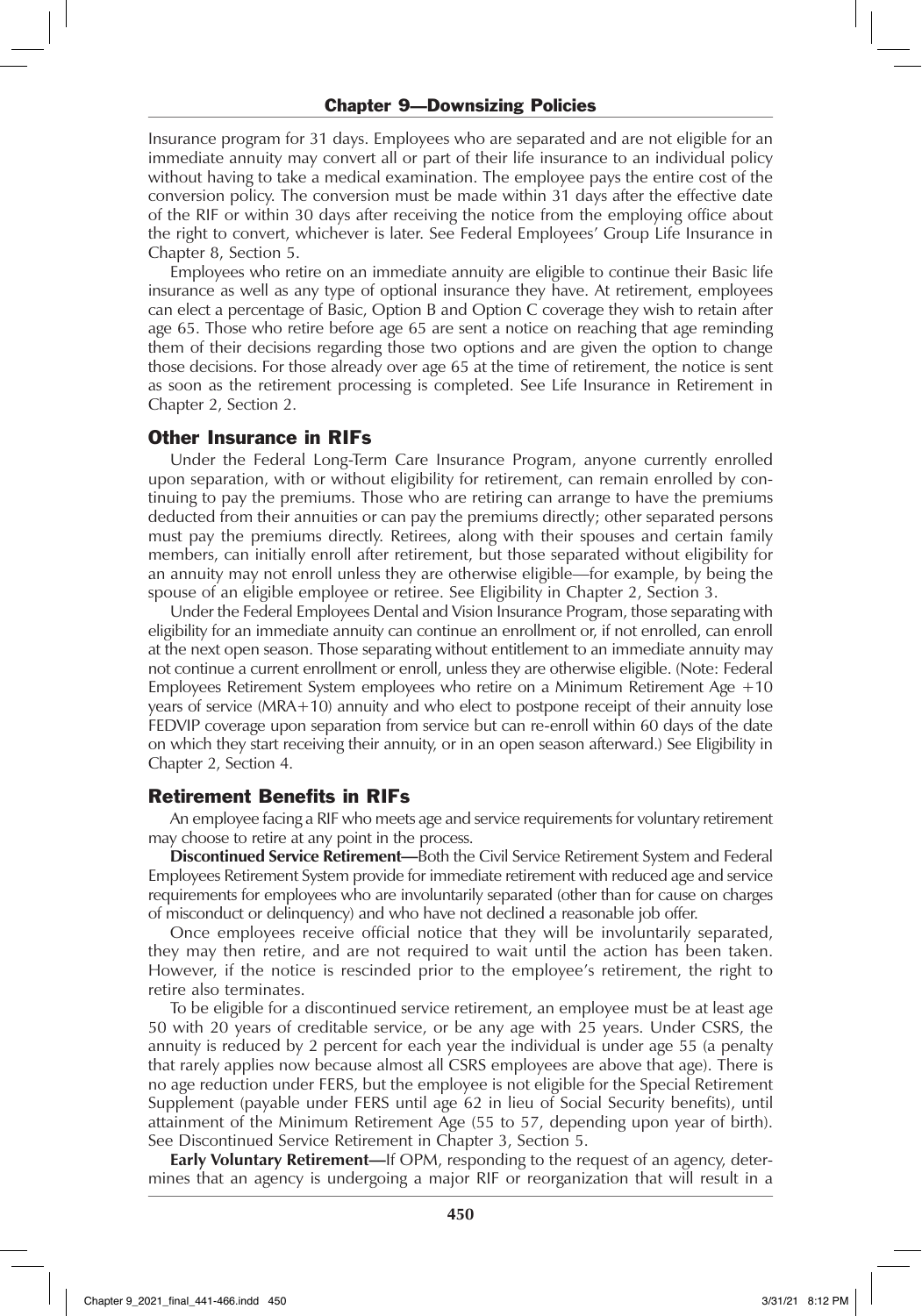significant number of employees losing their jobs or having their pay reduced, it may authorize early retirement for employees during a limited period. (Note: The Defense Department does not need OPM's permission to offer early retirement.) The eligibility and computation factors are the same as those of discontinued service retirement, above. See Early Voluntary Retirement in Chapter 3, Section 5.

**Deferred and Postponed Annuities—**Under both FERS and CSRS, separating employees who do not meet the requirements for an immediate annuity but who have at least five years of creditable civilian service are entitled to a deferred annuity, as long as they don't take a refund of their retirement contributions. Under both systems, this deferred annuity can commence at age 62. Under FERS, it further can begin at age 60 if the former employee has 20 years of service.

Under FERS only, employees who have at least 10 years of creditable service may elect to retire at or after their Minimum Retirement Age (see above) under the MRA+10 provision, subject to a reduction in the annuity of 5 percent for each year they are under 62 when the annuity commences. They can postpone the receipt of the annuity to a later date up to age 62 to reduce or eliminate that penalty. See Computing Deferred Retirement Benefits in Chapter 3, Section 4.

**Refund of Retirement Contributions—**Separated employees who are not eligible for an immediate annuity may elect to withdraw their retirement contributions in a lump sum, or may leave those contributions in the retirement fund to retain eligibility for a deferred annuity. For considerations involved, see Retirement—FERS or Retirement—CSRS in Chapter 8, Section 5.

#### Thrift Savings Plan

All employees who separate from federal service, including those separated involuntarily by a RIF, have TSP options including: purchasing a life annuity (of at least \$3,500) with part or all of the account, taking one or more lump-sum withdrawals, taking a series of installment payments, or a combination of those options; within limits, some or all of lump-sum withdrawals and installment payments may be transferable to an individual retirement account or other qualified retirement plan. If you leave federal service before the year in which you attain age 55 (age 50 for law enforcement officers, firefighters and air traffic controllers), you may be assessed a 10 percent early withdrawal tax penalty on all direct payments received before age 59  $\frac{1}{2}$ . See Chapter 6, Section 4.

If you leave your money in the TSP, you must take certain minimum withdrawals paid directly to you by April 1 of the year following the year you reach age  $72$  (70  $1/2$ , for those who reached that age before calendar year 2020). See Chapter 6, Section 5.

#### Furloughs

Furloughs are mandatory periods of leave without pay. Most furloughs are covered by adverse action procedures. The total number of days that any employee may be furloughed under adverse action procedures may not exceed 30 calendar days if consecutive, or 22 workdays if discontinuous (for example, one day a week for a specified number of weeks). Employees must be given at least 30 days advance written notice, except in the case of "unforeseeable circumstances." Employees are entitled to appeal the action to the Merit Systems Protection Board, or grieve under an applicable negotiated grievance procedure.

Longer furloughs invoke RIF procedures (see above). An employee reached for a continuous RIF furlough generally does not have assignment rights to a position held by another employee who is not affected by the furlough unless the furlough extends for 90 or more consecutive days. Also, an employee reached for a discontinuous RIF furlough action does not have assignment rights to another position.

Agencies have flexibility in scheduling required furlough days, subject to any applicable collective bargaining requirements. Further information on various special considerations including differences between administrative, or "save money" furloughs, and emergency, or "shutdown" furloughs, is at *www.opm.gov/policy-data-oversight/ pay-leave/furlough-guidance*.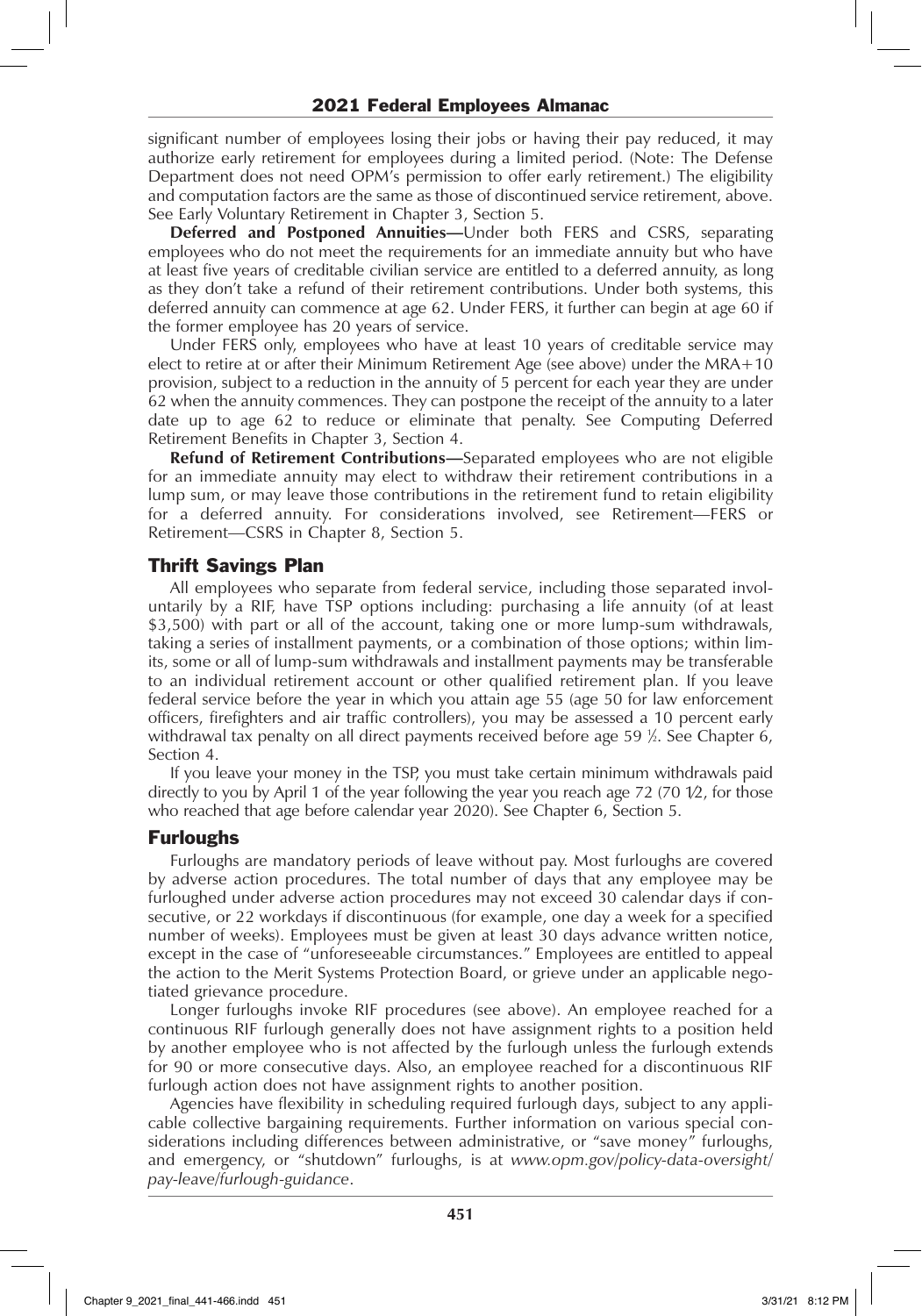Note: When an employee's pay is not sufficient to permit all deductions, agencies follow a standard order of priority in making deductions; see a July 30, 2008 memo at *www.chcoc.gov/transmittals*.

**Retirement—**Retirement coverage will continue without cost if you are on consecutive furlough of 30 days or less. For discontinuous furloughs, the coverage continues but your contributions will be adjusted in proportion to the basic salary received during each pay period.

In general, your retirement annuity benefits will not be affected. Since both the Civil Service Retirement System and the Federal Employees Retirement System allow for credit of up to six months of non-pay status in a calendar year, furlough days generally will count toward the total amount of creditable service. Likewise, although there is a loss of actual pay during the furlough period, a furlough does not result in a change in the rate of basic pay and therefore does not affect a high-3 salary computation.

**Health Insurance**—Your Federal Employees Health Benefits program coverage will continue as long as your salary is sufficient to withhold premiums. Your agency also will continue paying its share.

If your pay is insufficient to cover your FEHB premiums during a pay period, you may opt to pay the premiums directly to your payroll office, incur a debt, or terminate coverage. If you choose to incur a debt, you must agree to pay in full and make arrangements to have the debt collected from your pay once you return to a full pay status. If you terminate coverage, you may reenroll within 60 days after the end of the first pay period in which your pay becomes sufficient to cover the premium. If you don't reenroll within 60 days, you must wait for the next open season to enroll or until you experience another qualifying life event.

**Life Insurance—**Your Federal Employees' Group Life Insurance coverage continues during both consecutive and discontinuous furloughs. There is no cost to you during consecutive furloughs, but if you are on discontinuous furloughs, premiums will be assessed if your salary during the pay period is sufficient to cover deductions.

If your pay is insufficient to cover your FEGLI premiums, you may opt to pay the premiums directly to your payroll office or terminate some or all coverage. If you elect to terminate coverage, your coverage will be reinstated when your pay again becomes sufficient to allow premium withholdings. If you opt to make premium payments directly to your payroll office and fail to make payments on time, coverage will be canceled and will not be reinstated when your pay becomes sufficient.

**Federal Dental and Vision Insurance Program**—FEDVIP coverage continues so long as you continue to pay the premiums. When FEDVIP premiums cannot be withheld during a pay period due to insufficient pay, payments will accrue and, once you return to full pay status, your payroll office will collect premiums for twice the biweekly amount for as long as is needed to make up any missed premium deductions. If funds are insufficient to pay premiums for three or more consecutive pay periods, you will be billed directly and you must pay the bill within the designated time in order to continue coverage.

**Federal Long Term Care Insurance Program**—FLTCIP coverage continues so long as you continue to pay the premiums; you may wish to arrange for direct billing if you are paying premiums through payroll withholding and your pay would be insufficient. See Premiums in Chapter 2, Section 3 for policies regarding missed payments.

**Flexible Spending Accounts**—FSA withholdings and reimbursement of eligible expenses continue so long as your salary is sufficient to pay them. If an insufficient salary prevents the deduction of your allotment, reimbursements for eligible health expenses will not be made, but you will continue to be reimbursed for dependent care expenses up to the balance in that account as long as the expenses incurred allowed you (or your spouse, if married) to work, look for work, or attend school full-time. Once you return to sufficient pay, your allotment will restart and the remaining balance due on your account will be recalculated to coincide with the remaining pay periods to match your annual election amounts. Reimbursement of health care expenses will also resume.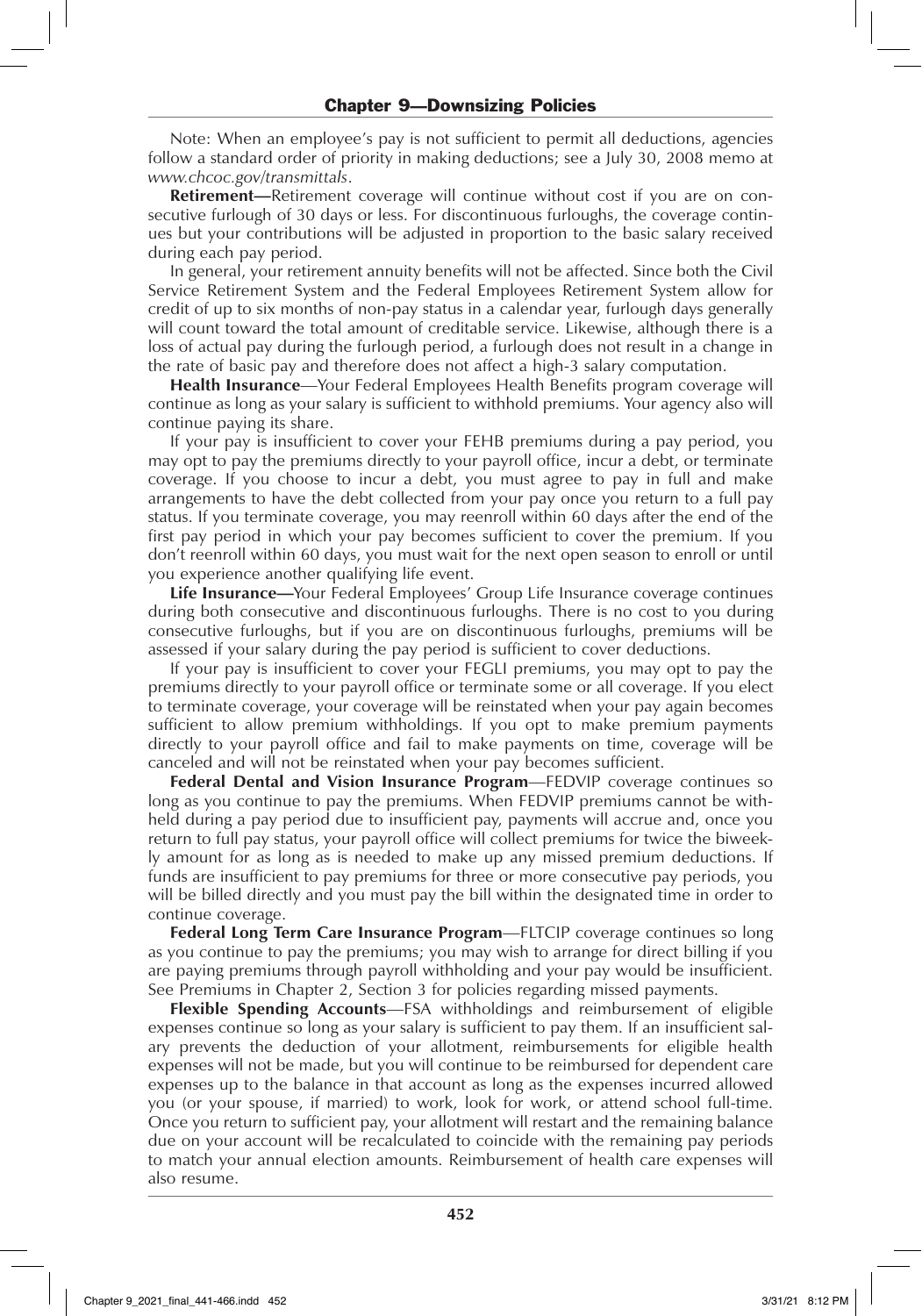**Thrift Savings Plan—**The impact of a furlough on TSP payroll withholdings depends on whether you are investing on a biweekly dollar amount basis or on a percentage of salary basis. In the former, so long as your pay for that pay period is sufficient to make that investment, withholdings remain the same, as do the agency matching contributions for FERS employees (the automatic 1 percent of salary agency contributions for them are reduced proportionately to their reduction in pay, however, since those contributions are based on that percentage even if the employee invests according to a dollar amount).

For percentage of salary investors, the investment is based on the pay you actually received during the pay period; for FERS employees, both automatic and matching agency contributions also are reduced proportionately.

If you are furloughed: you may change between a percentage of salary investment to a dollar amount investment and may change the level of your withholdings; you generally may take out financial hardship withdrawals, if you qualify otherwise; if you have existing loans, you must stay current on your payments or risk having a taxable distribution declared; and new loans may be taken out only under more limited circumstances. See Chapter 6, Section 3.

**Leave—**A furloughed employee may not substitute paid time off for furlough time. Annual and sick leave accrual is not affected unless you reach a total of 80 hours of unpaid leave in a leave year. You will not earn annual and sick leave in the pay period in which that 80-hour accumulation is reached. If you again accumulate 80 hours of non-pay status, you will again not earn leave in the pay period in which that new 80-hour total is reached.

**Injury Compensation**—If you are injured while on furlough, you are not eligible for Federal Employees Compensation Act benefits. They are paid only for injuries incurred while performing official duties. For the impact of furloughs on those already receiving injury compensation, see General Rules and Procedures in Chapter 5, Section 5.

**Unemployment Compensation—**While on furlough, you may become eligible for unemployment benefits under state policies of your duty station. You must report any earnings during a period for which you are claiming unemployment benefits. If you are receiving earnings, your benefit may be reduced and even eliminated. If you fail to report earnings, you may be determined to have been overpaid benefits and be required to repay your state. Employees who receive back pay for furlough time, which may happen after a "shutdown" type furlough, must repay any unemployment compensation benefits received. See Chapter 5, Section 7.

**Outside Work—**If you are on furlough you remain a federal employee and therefore standards of ethical conduct and restrictions on outside employment continue to apply. In addition to government-wide policies, rules specific to an agency or occupation also may require prior approval of, or may prohibit, certain types of outside employment. See Chapter 10, Section 5.

**Learn more about furloughs in 1105 Media Inc.'s book How to Manage Your Federal Job Furlough. Please call (800) 989-3363 for ordering information.**

# Section 2

# Career Transition Assistance

Regulations at 5 CFR 330 require that agencies establish career transition assistance programs to help surplus and displaced workers find other jobs when their agency downsizes or restructures. Agency plans must consist of:

**• Career Transition Services—**Each agency provides career transition services to surplus employees, giving them skills and resources to help them find other employment. These services might include skills assessment, resume preparation, counseling, or job search assistance. Agencies must also develop policies on retraining their surplus employees.

**• Re-Employment Priority Lists—**Each agency must also maintain a Re-Employment Priority List (RPL) for each local commuting area where it separates employees by RIF. Employees can register for their agency's RPL as soon as they receive a RIF separation notice. Before the agency can select a candidate outside its workforce, it must first check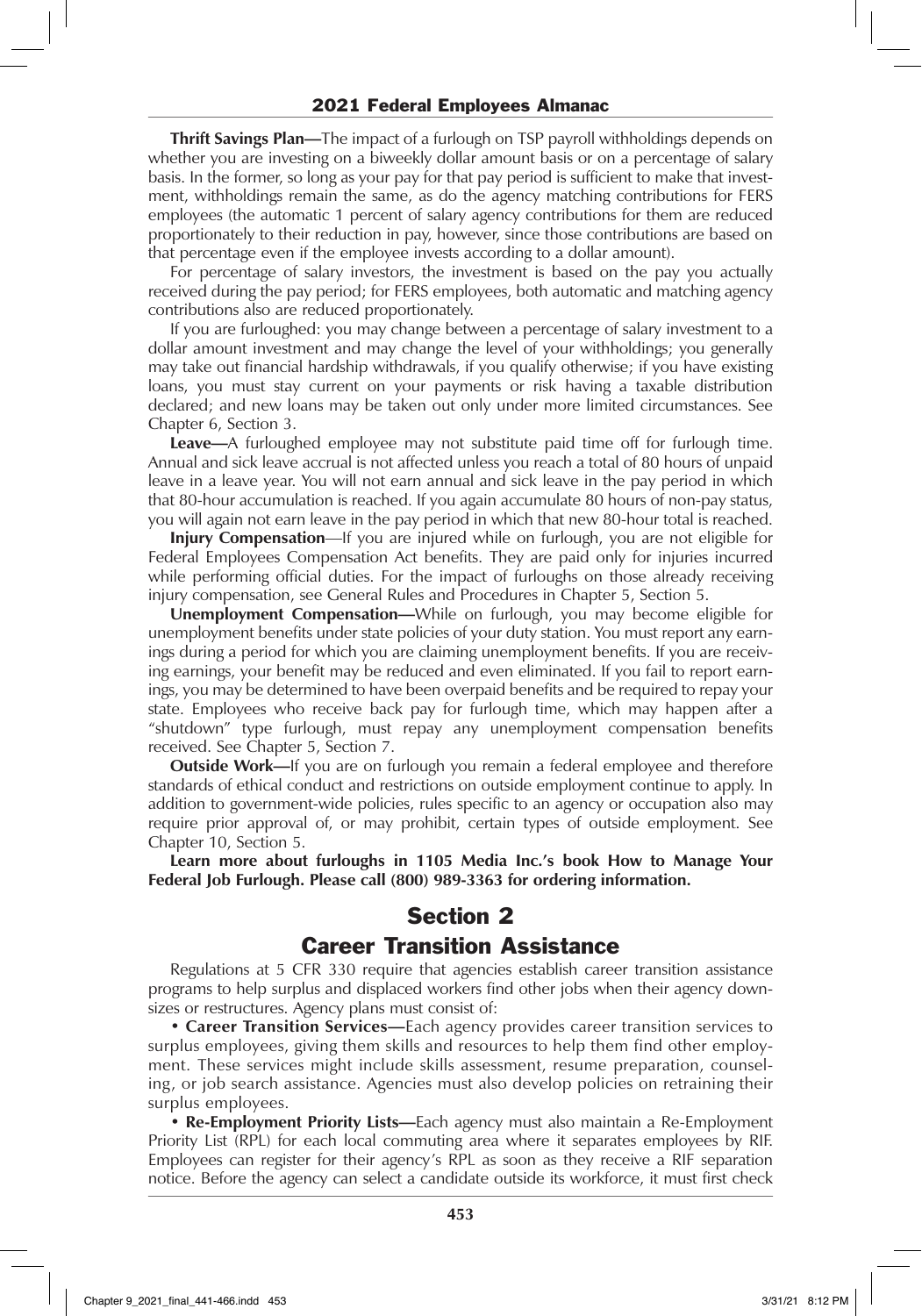the RPL for that location. With a few exceptions, the agency must select a qualified employee from the RPL before hiring anyone from outside the agency.

**• Career Transition Assistance Plans—**Agencies must give selection priority to their own well qualified surplus or displaced employees who apply for vacancies in other agency components in the local commuting area. Agencies must notify their surplus or displaced employees when they plan to fill these jobs. With a few exceptions, the agency must select those who apply and are eligible and well qualified before any other candidate from within or outside the agency.

In addition, the Office of Personnel Management operates the Interagency Career Transition Assistance Plan (ICTAP), in which displaced employees apply for positions in the local commuting area and in which an eligible, well-qualified employee gets selection priority over almost any other applicant from outside the hiring agency.

Note: Because the Defense Department manages a separate program that provides selection priority to surplus and displaced employees within DoD—the Priority Placement Program (see below)—it is exempt from the special selection requirement affecting its own employees under the CTAP. However, DoD employees may enroll separately in the RPL program and may request selection priority for jobs in non-DoD agencies using the ICTAP.

Further information is at *www.opm.gov/policy-data-oversight/workforce-restructuring/ employee-guide-to-career-transition*.

# Career Transition Assistance Plans

Each agency must establish a Career Transition Assistance Plan (CTAP) to actively assist its surplus and displaced employees under 5 CFR 330 subpart F. The plan must include policies to provide career transition services to all surplus and displaced agency employees affected by downsizing or restructuring, including employees in the excepted service and the Senior Executive Service. The plan also must include policies to provide special selection priority to well qualified surplus or displaced agency employees who apply for agency vacancies in the local commuting area, before selecting any other candidate from either within or outside the agency, as well as agency procedures for reviewing qualification issues, and operation of the agency's Re-Employment Priority List.

Special selection priority is available for an individual who:

- is a surplus or displaced employee still on the agency rolls;
- has a current performance rating of record of at least Fully Successful or equivalent;

• applies for a vacancy that is at or below the grade level from which the employee is being separated and that does not have a greater promotion potential than the position from which the worker is being separated;

- files an application for a specific vacancy within the time frames established by the agency;
- occupies a position in the same local commuting area as that of the vacancy; and

• is determined by the agency to be well qualified for the specific vacancy. You are "surplus" if you:

- are in the competitive service;
- are in tenure Group I or II; and

• have an official notice from your agency saying that your position is no longer needed. This notice could be: a "certificate of expected separation"; an agency certification that you are in a surplus organization or occupation; a notice that your position is being abolished; or a letter saying you are eligible for discontinued service retirement.

You are "displaced" if you:

- are in the competitive service;
- are in tenure Group I or II; and

• have an official notice from your agency saying you will be separated by RIF. This notice could be: a specific RIF separation notice; or a notice of proposed removal because you declined a directed reassignment or transfer of function out of the local commuting area.

See Retention Registers, Competitive Service in Section 1 of this chapter for the definition of tenure groups.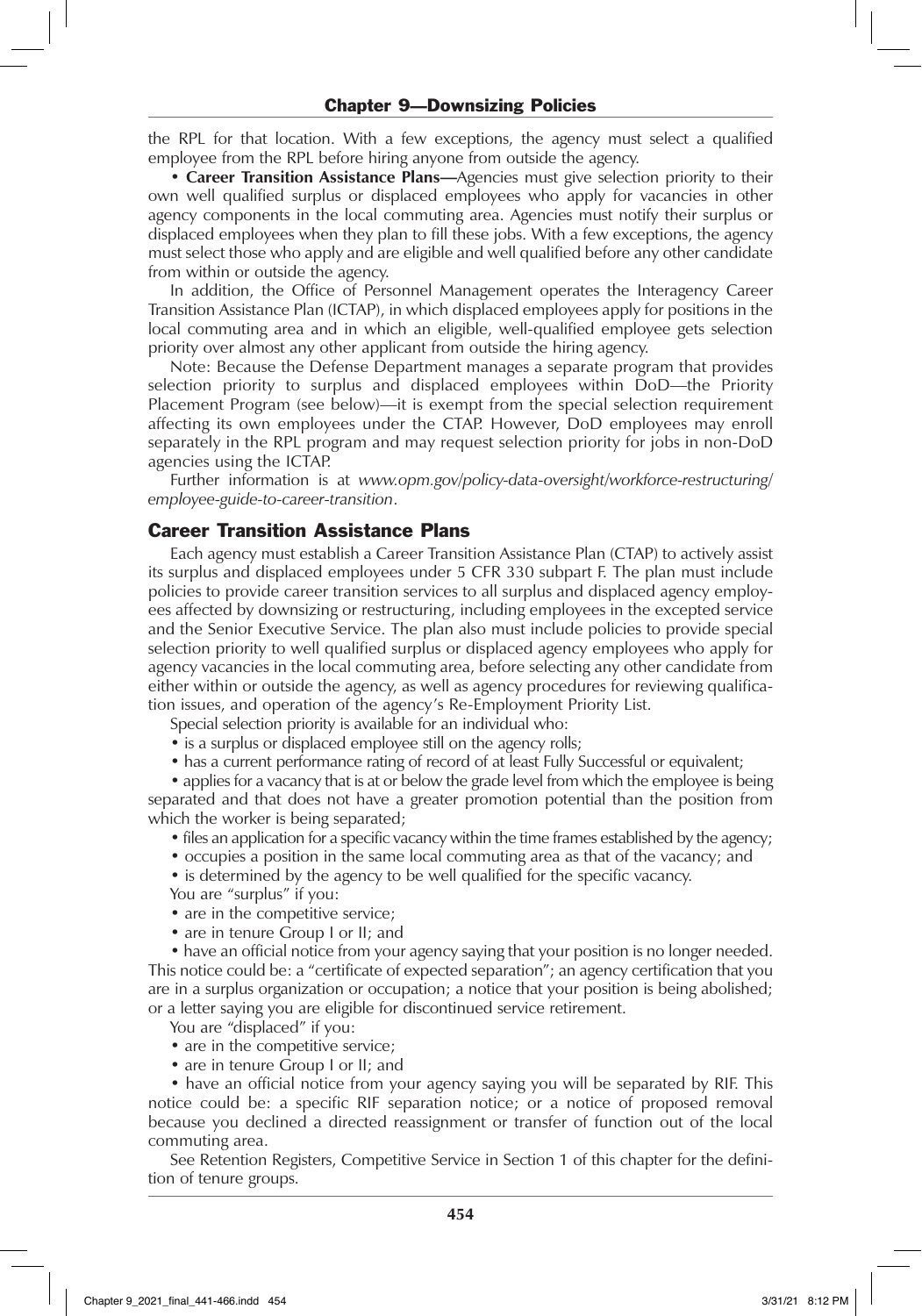Agencies can extend the definition of a "surplus" or a "displaced" employee to include employees in the excepted service if they are on Schedule A or B appointments without time limit and have received an appropriate notice. Selection priority for these employees is limited to other permanent Schedule A or B positions in the same agency and local commuting area.

Eligibility for special selection priority begins on the date the agency issues the employee a RIF separation notice, certificate of expected separation, notice of proposed separation for declining a directed reassignment or transfer of function outside of the local commuting area, or other official agency certification identifying the employee as being in a surplus organization or occupation.

Eligibility expires on the earliest of:

• the RIF separation date, the date of the employee's resignation from the agency, or the date of separation under adverse action procedures for declining a directed reassignment or transfer of function to another local commuting area;

• cancellation of the notice that made the employee eligible;

• when an eligible employee receives a career, career-conditional, or excepted appointment without time limit in any agency;

• when an employee moves to another position in the agency not affected by the RIF; or

• when the employee is no longer being separated by the RIF.

**Order of Selection—**An agency, when filling a vacancy, must select an eligible employee under its Career Transition Assistance Plan (CTAP) before selecting any other internal or external candidate, unless the agency can show that another employee would otherwise be separated by a RIF.

Agencies may not procure temporary help services in lieu of appointing a surplus or displaced employee.

Once the agency has met its obligation to select employees eligible under its CTAP, it is free to select any other competitive service tenure Group I or II candidate from its workforce, following the appropriate procedures. An agency may provide selection priority to surplus and displaced agency employees from another commuting area after it has discharged its obligation to eligible surplus and displaced agency employees from the local commuting area.

When an agency has met its CTAP obligations and elects to fill a position from outside its workforce, it must first select agency employees who have been separated through RIF and are eligible under its Re-Employment Priority List (RPL); then, federal employees who are displaced from other agencies and who apply for positions in the local commuting area and are eligible under the Interagency Career Transition Assistance Plan (ICTAP).

**Exceptions—**Numerous actions are not covered by these requirements, including: reassignments, changes to lower grade, or promotions, when no eligible employees apply; re-employment of a former agency employee exercising regulatory or statutory re-employment rights, including the re-employment of injured workers who have either been restored to earning capacity by the Office of Workers' Compensation Programs or who have received a notice that their compensation benefits will cease because of recovery from the disabling injury or illness; position changes resulting from disciplinary actions; temporary appointments of under 121 days (including all extensions); exchange of positions between or among agency employees, when the actions involve no increase in grade or promotion potential, that is, job swaps; noncompetitive placement of an employee into a different position as a result of a formal reorganization, when the former position ceases to exist, and no actual vacancy results; assignments made under the Intergovernmental Personnel Act; the filling of a position through an excepted appointment; details; and time-limited promotions of under 121 days, including all extensions. At the time it issues a specific RIF separation notice, certificate of expected separation, or other official agency certification, an agency must give eligible employees information in writing about the CTAP special selection priority available to them. Such information must contain guidance to the employee on how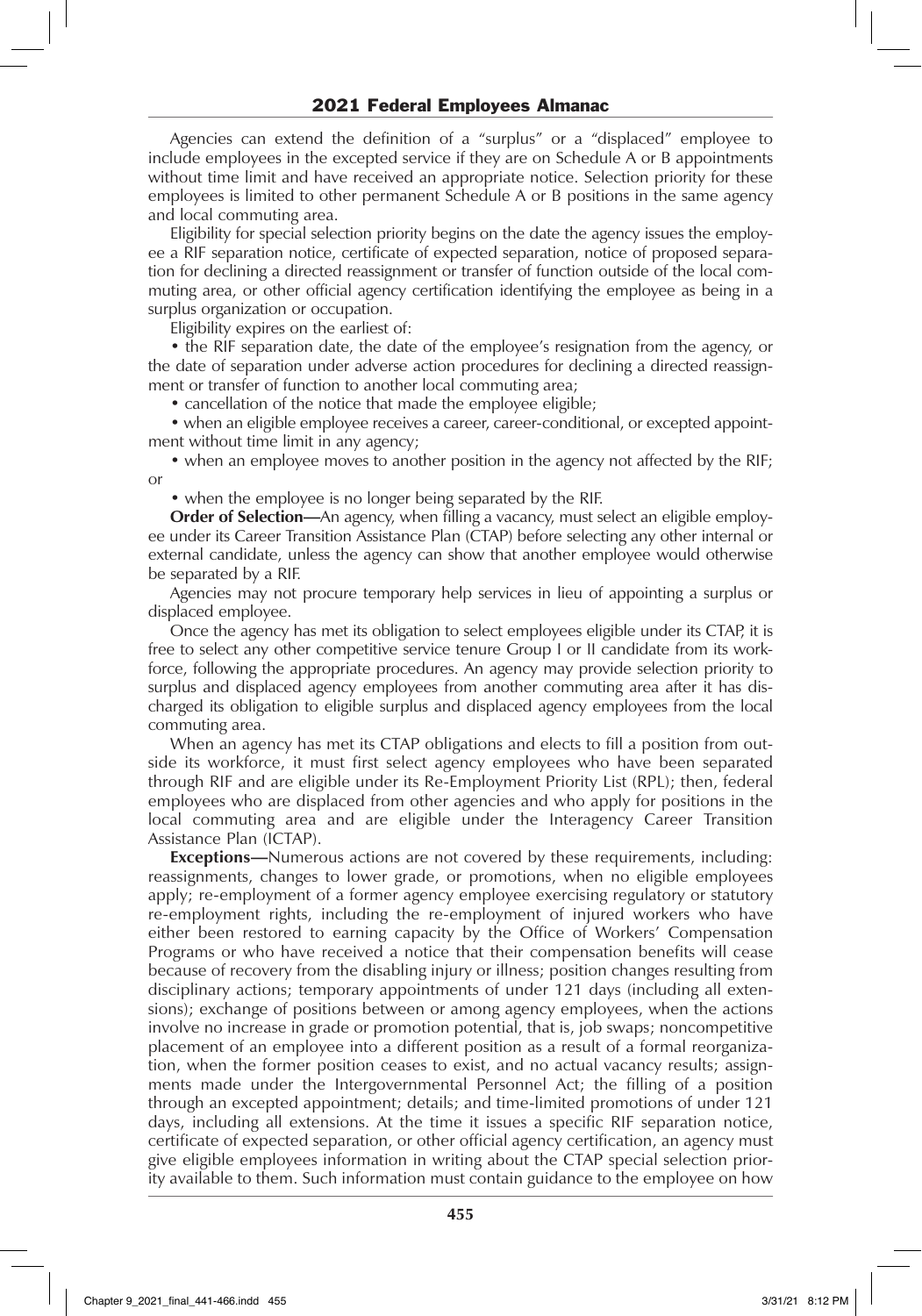to apply for vacancies under the CTAP, and the documentation generally required as proof of eligibility. Agencies must take reasonable steps to ensure eligible employees are notified of all vacancies the agency is filling and what is required to be determined well qualified for the vacancies. Vacancy announcements within an agency must contain information on how eligible employees within the agency can apply, what proof of eligibility is required, and the agency's definition of "well qualified."

Each agency is required to advise, in writing, its surplus and displaced employees who apply for specific vacancies within its local commuting area of the results of their application, and whether they were found well qualified. If they are not found well qualified, such notice must include information on the results of an independent, second review conducted by the agency. If an applicant is found well qualified, and another well qualified surplus or displaced candidate is selected, the applicant must be so advised.

To receive this special selection priority, an eligible employee must apply for a specific agency vacancy in the same local commuting area as the position the employee occupies within the prescribed time frames, attach the appropriate proof of eligibility, and be determined well qualified by the agency for the specific vacancy.

An agency may decide the specific order of selection of its eligible employees (for example, the agency may decide to select displaced employees before surplus employees or may select surplus and/or displaced employees from within a particular component of the agency before selecting surplus and/or displaced employees from another component of the agency). An agency cannot select any other candidate from within or outside the agency if eligible employees are available for the vacancy or vacancies. If two or more eligible employees apply for a vacancy and are determined to be well qualified, any of these eligible employees may be selected. If no eligible employees apply or none are deemed well qualified, the agency may select another agency employee.

## Re-Employment Priority Lists

In addition to affording eligible current employees special selection priority for internal vacancies through the CTAP as described above, agencies also maintain Re-Employment Priority Lists (RPL) to give rehiring priority to employees who have RIF separation notices and those who have been separated from competitive service positions by RIF. Rules are at 5 CFR 330 subpart B.

To be eligible to register for an RPL, you must:

• be in the competitive service in tenure Group I or II;

• have received a performance rating above unacceptable as the last annual performance rating of record;

• have received a specific RIF notice of separation or a certification of expected separation; and

• have not declined a job offer.

You also can register if you separated more than one year ago due to a work-related injury, you have fully recovered, and your workers' compensation benefits have ended. Group I employees get two years of rehiring priority starting from the date your name is put on the agency RPL and Group II employees get one year of priority.

Your eligibility ends if you:

• ask the agency to remove your name from the RPL;

• receive a career, career-conditional, or excepted service appointment without time limit in any agency;

• decline a permanent job offer at your current or former grade;

• decline an interview;

• don't respond to an offer or an availability inquiry, or fail to appear for a scheduled interview; or

• separate for some other reason (such as retirement or resignation) before the RIF date.

To be entered on the RPL, you must submit a completed agency application form, which may specify types of positions you will accept and other conditions, within 30 days after the separation date.

RPLs give employees hiring preference only within the employee's own agency and in the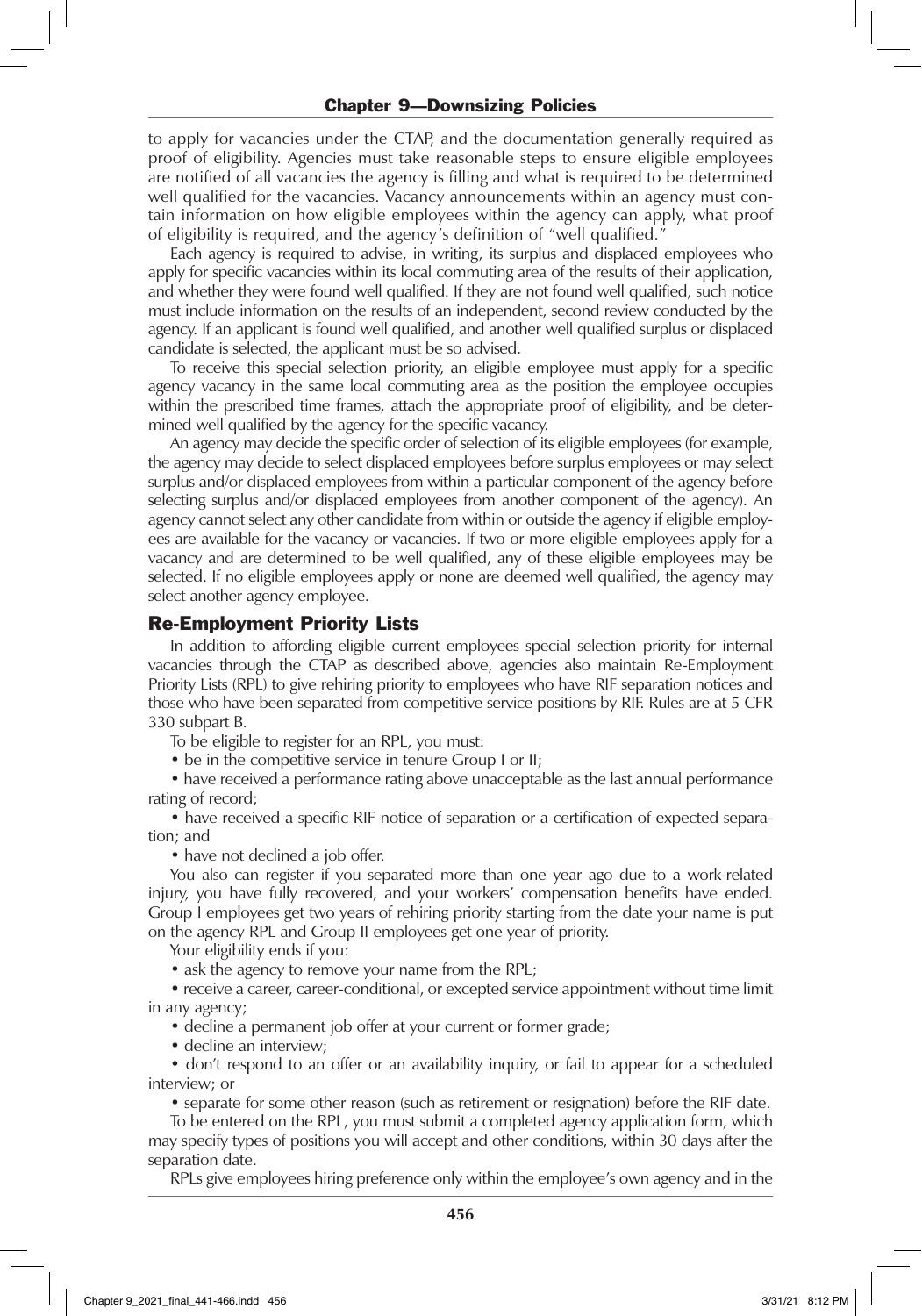local commuting area and only for positions at or below the grade level of the position from which they are being (or may be) separated, and that have no higher promotion potential. Registrants will be given priority consideration in filling vacancies for which they qualify within the commuting area as long as they are on the RPL. Registrants get priority consideration when the agency fills competitive service vacancies from outside the agency. If a registrant is available, an agency may not fill a permanent or time-limited competitive service position by a new appointment (unless the individual appointed is a 10-point veteran) or by transfer or re-employment (unless the individual appointed is exercising restoration or reemployment rights).

However, an RPL candidate does not necessarily get priority if:

• the agency is filling positions from within the current workforce.

• no qualified RPL registrants are available, they decline the position, or they fail to respond to an agency inquiry of interest;

• a current, qualified agency employee is available through detail, noncompetitive conversion to the competitive service; reappointment without a break in service; or extension of a temporary appointment; or

• the position is being filled by a 30-day "special needs" appointment, an appointment for persons with disabilities; or another excepted appointment.

Those who believe that their re-employment priority rights under the program have been violated may appeal to the Merit Systems Protection Board.

## Interagency Career Transition Assistance Plan

ICTAP provides priority consideration and selection in other federal agencies for displaced employees. The vacancy must be in the same commuting area as the location where they were or are being separated. If an individual meets the eligibility requirements, the agency must select that person before hiring outside the agency. The program requires publication of job information on all federal vacancies for this purpose. Rules are at 5 CFR 330 subpart G.

To receive selection priority in other agencies, your current or last position must be/have been in tenure Group I or II in the competitive service, and you must fall under one of these categories:

• **RIF—**you have been (or are being) involuntarily separated from an executive branch agency through a RIF;

**• Transfer of Function/Directed Reassignment—**you have been (or are being) separated under adverse action procedures because you declined a transfer of function or directed reassignment to another local commuting area;

**• Injury Compensation—**you were separated due to work-related injury, your worker's compensation benefits have stopped because you recovered, and your former agency is unable to place you through its Re-Employment Priority List;

**• Disability Annuitant—**you retired with a disability and your annuity has been/will be terminated because OPM considers you recovered;

**• RIF-Retired—**you received a RIF separation notice and elected either optional retirement on the RIF effective date, or discontinued service retirement on or before the RIF date; or

**• Disabled Reserve/National Guard Technician—**you were a Reserve or National Guard technician and now receive a special OPM disability retirement annuity.

Excepted service employees are not eligible for selection priority in other agencies under the ICTAP.

Eligibility for special selection priority begins when you receive: a RIF separation notice; a notice of proposed removal for declining a directed reassignment or transfer of function to another local commuting area; an OPM notice that your disability annuity has been (or will be) terminated; certification from your former agency that it cannot place you after your recovery from a compensable injury; or certification from the National Guard Bureau or military department that you are eligible for a disability retirement and will receive the special OPM annuity. The application must comply with all job announcement instructions and a copy of the RIF separation notice must be attached.

Eligibility expires: one year after your RIF separation; one year after your agency sepa-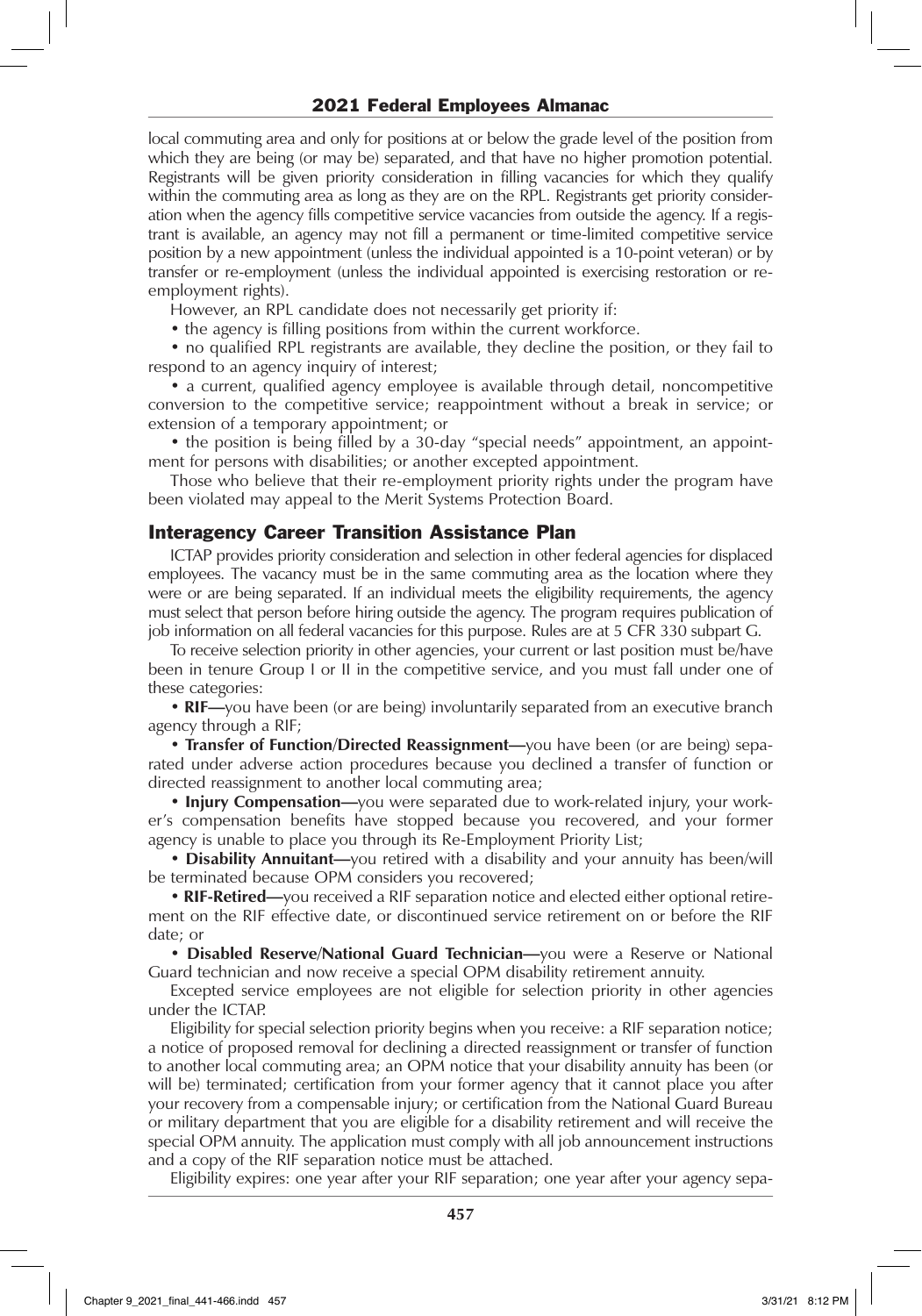rates you for declining a directed reassignment or transfer of function to another local commuting area; one year after your agency certifies that they cannot place you after your recovery from a compensable injury; one year after you are notified that your disability annuity has been or is being terminated; when you receive a career, career conditional, or excepted service position without time limit in any agency; when your agency cancels or rescinds your RIF or removal notice; if you move to another position, time-limited or permanent, before the RIF date; if you separate by resignation or nondiscontinued service retirement before the RIF effective date; or with a specific agency, if you decline a permanent offer from that agency.

Generally, when filling a vacancy from outside the agency's workforce, an agency must select: current or former agency employees eligible under its Career Transition Assistance Plan; then from its Re-Employment Priority List; then current or former federal employees displaced from other agencies eligible under the ICTAP; and then any other candidate under appropriate selection procedures, if there are no well qualified ICTAP candidates.

At the time it issues a specific RIF separation notice or notice of proposed removal for declining a directed reassignment or transfer of function outside of the local commuting area, an agency must give each of its eligible employees information in writing about the special selection priority available to them under the ICTAP. Such information must contain guidance to the employee on how to apply for vacancies under the ICTAP, and what documentation is generally required as proof of eligibility.

Agencies must take reasonable steps to ensure eligible employees are notified of all vacancies the agency is filling and what is required for them to be determined well qualified for the vacancies. Each agency is required to advise, in writing, ICTAP candidates who apply for specific vacancies within its local commuting area of the results of their application, and whether they were found well qualified. If they are not found well qualified, such a notice must include information on the results of an independent, second review conducted by the agency. If an applicant is found well qualified, and another well qualified surplus or displaced candidate is selected, the applicant must be so advised.

To receive this special selection priority, eligible employees must apply directly to agencies for specific vacancies in the local commuting area within the prescribed time frames, attach the appropriate proof of eligibility, and be determined well qualified by the agency for the specific position. In making selections, an agency must adhere to the overall order of selection set forth above.

An agency cannot select another candidate from outside the agency if eligible employees are available for the vacancy or vacancies. If two or more eligible employees apply for a vacancy and are determined to be well qualified, any of these eligible employees may be selected. If no eligible employees apply or none is deemed well qualified, the agency may select another candidate. This flexibility does not apply to selections made from the agency's Re-Employment Priority List. If no eligible employees are available through its CTAP, an agency may at any time select a candidate from its re-employment priority List or another current agency employee.

#### Job Vacancy Information

The government's main site for jobs and employment information is *www.usajobs.gov*. Job seekers can access current job vacancies, review federal employment information and apply for jobs online. Complete job announcements are attached to job listings and can be printed or saved from the screen. Other features include an email service to assist with job searches, an online résumé builder, and a section designed specifically for students.

In addition, some agencies post vacancies and other employment information on their own sites and through social media. Links to most agencies are at *www.usa.gov*.

Intelligence agencies collectively maintain a central listing of their vacancies at *www. intelligencecareers.gov* and a central listing of cybersecurity-related positions is at *www. cybercareers.gov.*

See Chapter 8, Section 1 for further information on job vacancy announcements and the hiring process.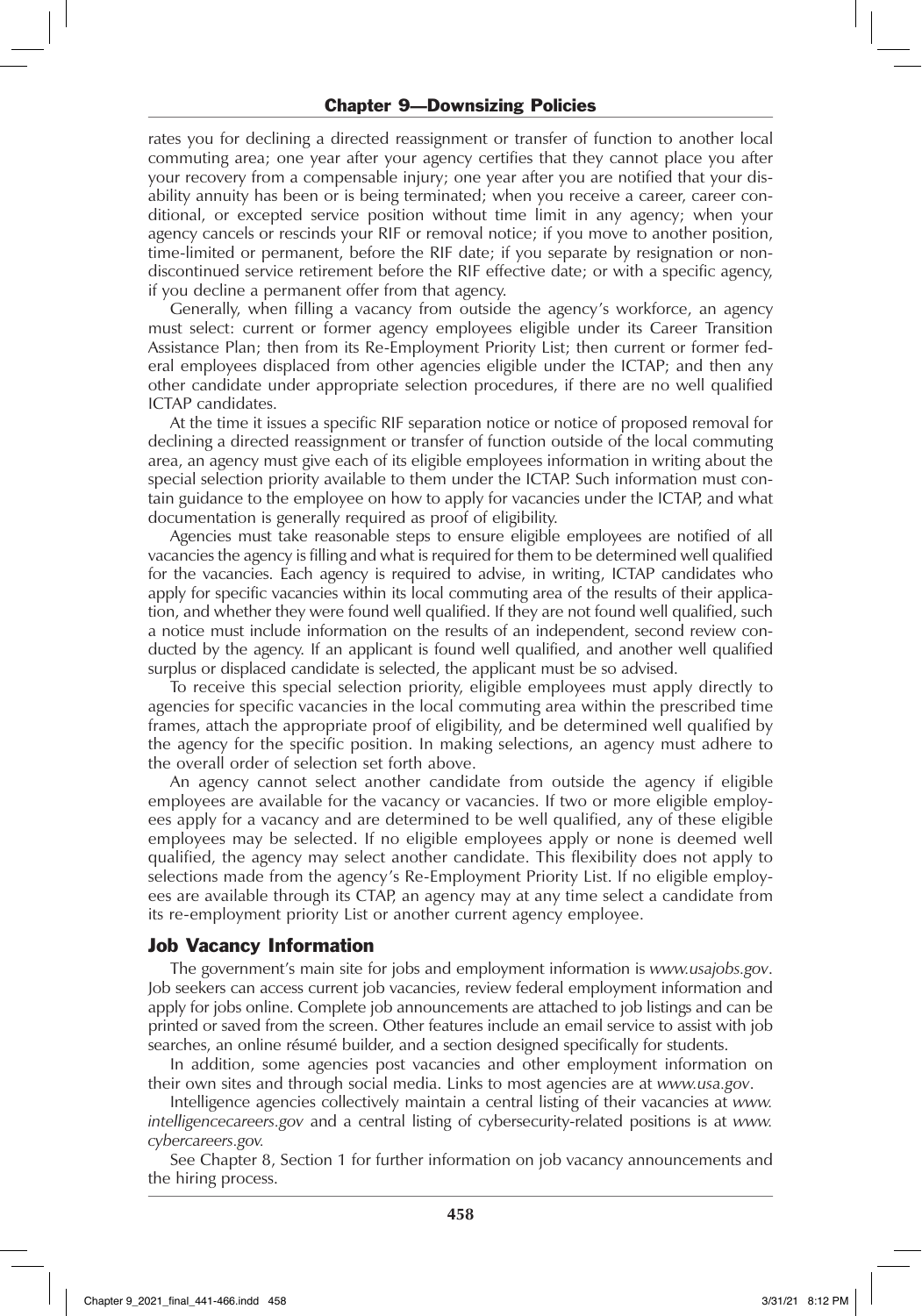#### 2021 Federal Employees Almanac

# Defense Department RIF and Placement Benefits

In addition to the RIF-related benefits described in Section 1 of this chapter, Defense Department employees may be eligible for benefits unique to that department, some of which have special provisions related to base closings and realignments, as described below. Also see *www.cpms.osd.mil/Content/Documents/Displaced\_ Employee\_Guide.pdf*.

**Priority Placement Program—**The PPP is an automated referral program for those facing involuntarily separation, downgrade, or transfer of function, which is designed to assist DoD employees in locating positions within the agency. If eligible, individuals may register voluntarily in the PPP to seek employment at other DoD installations. Those scheduled to receive severance pay benefits must register for installations within their commuting areas.

Current competitive service employees on an appointment without time limitation who have career or career-conditional status or those in the excepted service with or without personal competitive status may register in the PPP if they are scheduled for displacement. The employee's performance and conduct must be fully satisfactory.

Unless early registration is authorized, employees become eligible to register when they: receive a specific RIF notice of separation or demotion, decline in writing an official RIF reassignment or demotion out of the commuting area, decline in writing a transfer of function or a covered management-directed reassignment out of the commuting area, or receive a notice of furlough for six months or more. Employees entitled to severance pay are automatically registered.

Employees must register for their current skill and may register for a total of five skills, provided they are well qualified. Mandatory registrants must be registered for all skills for which they are well qualified, including appropriate special skill identifiers.

Employees must register while still employed. The employee must fill out registration forms, which are available through DoD civilian personnel offices. DoD sends personnel specialists to bases identified for closure to assist employees registering in the PPP. Unless registration is mandatory, individuals can select locations and grade levels for which they wish to be considered within program guidelines.

Competitive service employees may register no higher than their current permanent grade or retained grade. If registering for other pay systems, registration is restricted to the grade having the representative rate equal or below the representative rate of the registrant's current permanent or retained grade. If registering from GS to other pay systems, the individual may register for the highest grade for which well qualified; the potential gaining activity makes the determination as to whether an offer should be made based on their local pay scale.

Generally, employees may register down to three GS grades or equivalent below their current permanent grade. Employees facing separation are registered for the minimum number of activities nearest their duty station likely to provide a reasonable opportunity for placement. They may not skip over DoD activities or states to register for more distant locations. Activities in an adjoining zone that are no more distant from the employee's duty station than the furthermost activity selected in the zone may be included in the initial area of referral.

Registration does not, in and of itself, guarantee an offer of continued employment. Placement can only occur when a vacancy matching the skills is being filled and the applicant is deemed well qualified.

PPP uses a computerized system that continually matches the skills of displaced employees with vacant DoD positions. If an employee meets the skills and grade level of a vacant position, that opening must be offered to the employee. Use of an automated "stopper" and referral system ensures consideration within DoD.

Employees are referred using a numeric priority (1 through 3). The priority assigned is based on the severity of the employee's proposed personnel action. For example, an employee facing RIF separation with no offer of continued employment is assigned a Priority 1, while an employee with a RIF offer of a change to a grade one grade below their current grade held is assigned Priority 3. Priority 1 employees must be considered for placement before priority 2 and 3 employees. Additionally, the priority assigned determines which recruitment actions are "stopped" when a match occurs. Generally, individuals can remain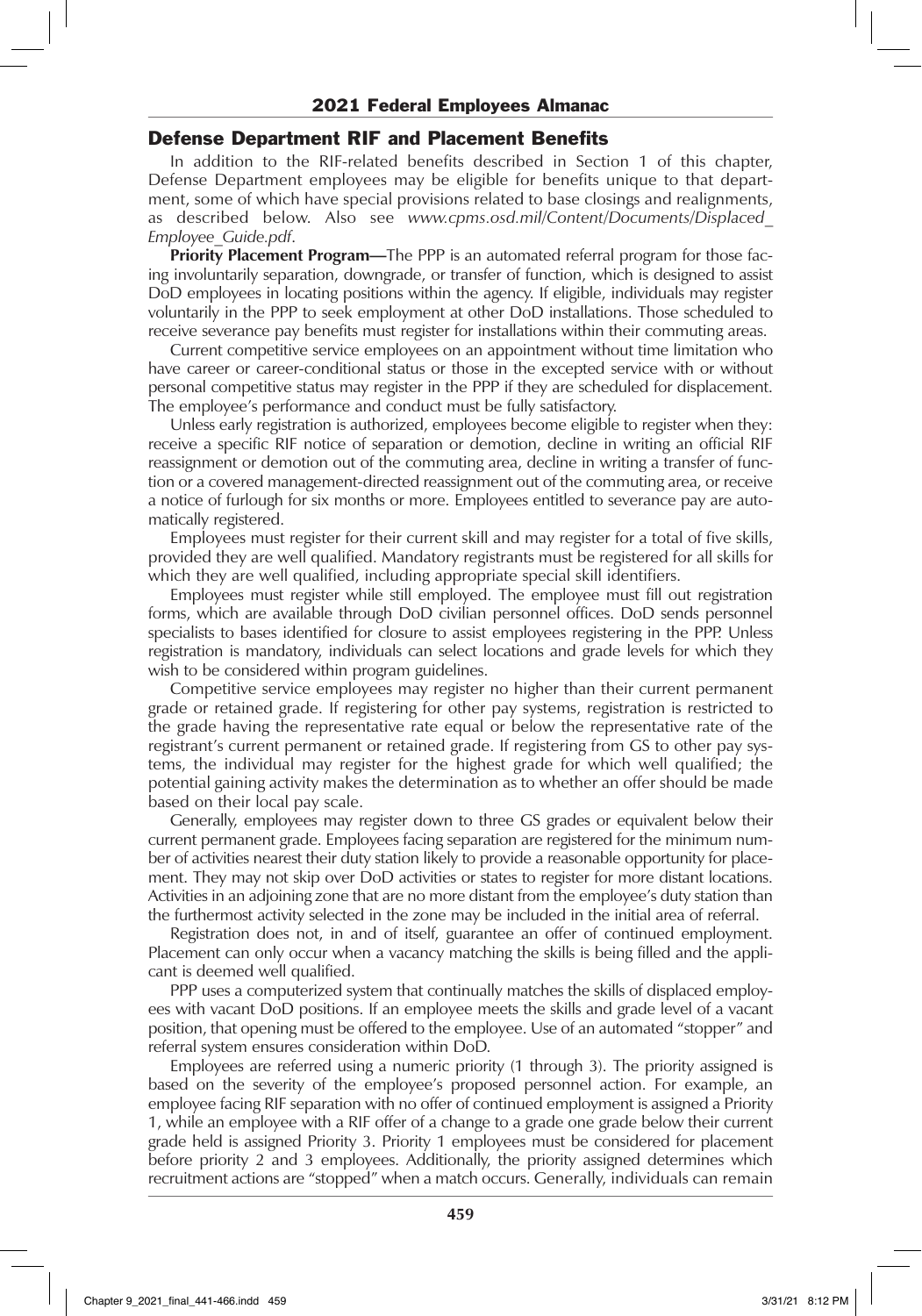in the program for the duration of the notice period and for 12 months after separation. During this period, placement in an appropriate position, declining a valid offer, optional retirement, or a personal request can terminate registration.

Only one valid offer will be made. If that offer is declined, the employee is removed from the program. If an individual accepts a PPP offer, the government will pay related travel and transportation costs to the new location under the DoD Joint Travel Regulations.

**RPL and ICTAP—**The Re-Employment Priority List (RPL), which is administered under government-wide regulations (see above), is an additional opportunity for placement consideration for DoD employees. The RPL program is separate from the PPP and requires a separate application. RPL rights apply only to DoD installations within the same commuting area as the position from which the employee has been, or will be, separated. A DoD employee who registers for the RPL will receive preference over non-DoD applicants for vacant competitive service DoD positions that match their qualifications.

DoD employees also are eligible to enroll in the Interagency Career Transition Assistance Plan (see above).

These programs are available only to those who have not previously declined a reasonable offer.

**Retained Grade Placement Program—**Employees on a competitive and/or excepted appointment and serving under grade retention as a result of a RIF or job reclassification are required to register in this program, sometimes known as "Program R." Normally, the area of referral for the duration of the retained grade period must include all DoD installations in the commuting area. However, for those who relocate to the current DoD activity at government expense, registration is restricted to the new installation for one year. After one year, your area of referral will be expanded to include all other DoD activities within the commuting area. If an offer is made through this program, you must accept the offer or lose retained grade entitlement.

**Defense Outplacement Referral System—**DORS is an automated referral system operated through a cooperative effort between DoD and OPM. The purpose of DORS is to provide placement opportunity for current DoD civilian personnel through referral to other DoD activities, non-DoD agencies, state and local governments, and the private sector.

Registration and placement through DORS is voluntary for both employees and participating employers. A spouse of a DoD employee may register as well, provided the employee is registered in the Priority Placement Program. This includes spouses who have never worked for the federal government. An employee may register for any location in the U.S. and/or overseas; the spouse's area of referral must be the same as the sponsor's.

Registrants may remain in the program even if they decline an offer and even after accepting one with DoD.

Registrants should respond to employment offers within four calendar days. If an offer is accepted, individuals must be available to report for duty within two to four weeks of acceptance, or within six weeks if employed overseas. Relocation expenses are not guaranteed.

**Local Placement Programs—**Contacts with local, federal, state, and private employers are made by the installation in an effort to locate acceptable employment opportunities for those who wish to remain in the local area.

**Training and Retraining—**The Department of Labor, in coordination with local downsizing activities and installations, manages training and retraining programs authorized by the Work Force Investment Act of 1998. This training normally is targeted to a specific and known employment opportunity. Closing or downsizing activities create employee assistance/transition centers to provide career transition instruction, including resume preparation, interview and job search techniques, financial planning, and other services. Similarly, instruction in skills such as written communication is provided through the installation's transition assistance center. Also see *www.doleta.gov*.

**Job Exchanges—**Job exchanges may be made available at installations that are closing, for example due to base closings, in which an employee at the closing installation trades jobs with one at an installation that is not closing. Employees who are eligible, or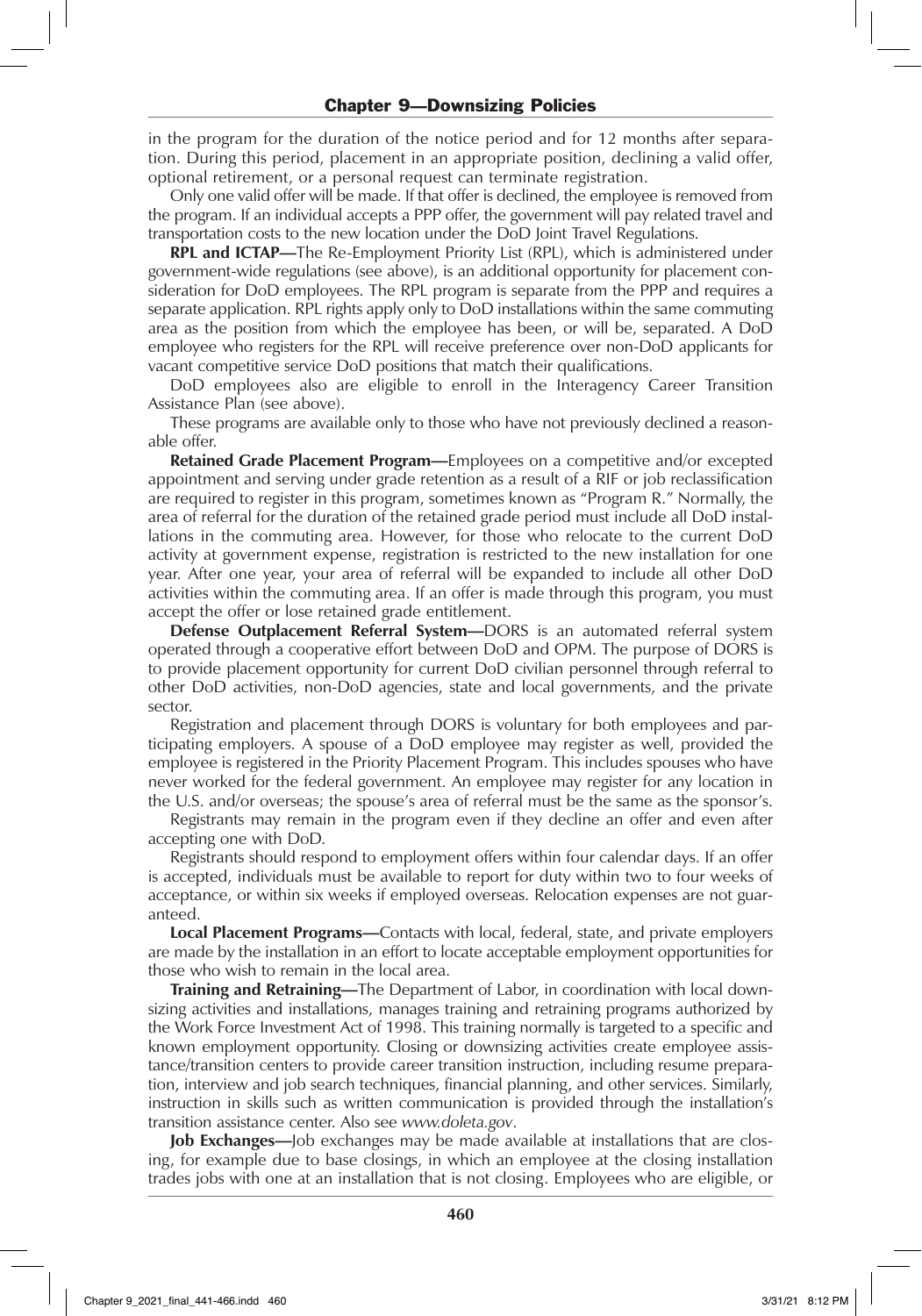will soon be eligible, for retirement may be interested in taking a job slated for abolition since the program provides them a chance to leave the federal service sooner than would otherwise be feasible, and would qualify them for certain separation benefits.

The human resources office registers the position online in a system administered through the Priority Placement Program. Non-closing installations are then required to publicize job exchange opportunities along with other vacancy announcements.

Job exchanges are allowed only when the two employees occupy positions at the same grade, and only if the employee being reassigned to the closing installation will be eligible for optional retirement or discontinued service retirement (DSR) on or before the closure date. If eligibility for the job exchange is based on DSR eligibility, the employee reassigned to the closing installation must remain employed there for at least 12 months before retiring and the position must be designated as "critical" to installation operations. Additionally, employees must acknowledge in writing that they will remain in their new positions until released by the closing installation, and they will not be eligible for registration in the PPP in conjunction with the installation's closure.

A position must be expected to last at least an additional 12 months to qualify for a job exchange.

**Leave Restoration—**When an installation has been designated for realignment or closure through the Base Realignment and Closure process, any excess leave that affected employees forfeit due to leave carry-over restrictions may be restored so long as they continue to work at their current activity. Annual leave restored under this special BRAC provision (5 U.S.C. 5551(c) and  $6304(d)(3)$ ) is placed in a separate leave account, and employees are not required to use their restored leave before other available annual leave. They're also exempt from the standard requirement of having to previously schedule leave before it can be restored. Those who are placed at a DoD facility not being closed or realigned, or in another federal agency, will receive the value of that leave in a lump sum.

**Placement Assistance for Spouses—If** you register in the PPP and subsequently accept a DoD position outside the commuting area, your spouse (or qualifying domestic partner) may register in the PPP if he or she is a permanent DoD employee and is included as a dependent on your permanent change of station orders. The area of consideration is limited to DoD activities within the commuting area of your new permanent duty station.

**Voluntary RIFs—**5 U.S.C. 3502(f) provides a "voluntary RIF" authority at the Defense Department. The program allows the release of an employee who volunteers for separation in a RIF even though the employee would not otherwise be subject to separation. The provision is designed to help minimize the impact of downsizing by encouraging employees to volunteer to be separated in lieu of another employee who is slated to be separated. The authority is subject to periodic renewal and has been extended several times.

The authority gives component heads the discretion to allow RIF volunteers if the following requirements are met:

• There is a formal RIF, that is, where official RIF notices will be issued.

• Both the separation volunteer and the person to be "saved" are in the same competitive area.

• Matches of separation volunteers with those affected by the formal RIF are based on the similarity of their positions. Any position affected by the RIF can be identified for the placement of a RIF separation volunteer, if separation of the RIF volunteer would result in the cancellation of a RIF separation action, and the subsequent placement of a RIF-affected employee. The placement cannot result in promotion.

Where there are more volunteers than needed and all are equally good matches, activities will process voluntary RIF applicants in order of seniority. Where there are fewer volunteers than needed and there are equally good matches for placement, activities will select RIF-affected employees for placement in order of RIF retention standing.

If, at any point in the RIF process, it is determined that the voluntary separation would not result in saving a RIF-affected employee, the voluntary separation will be canceled. Volunteering for separation under the provisions of the policy does not con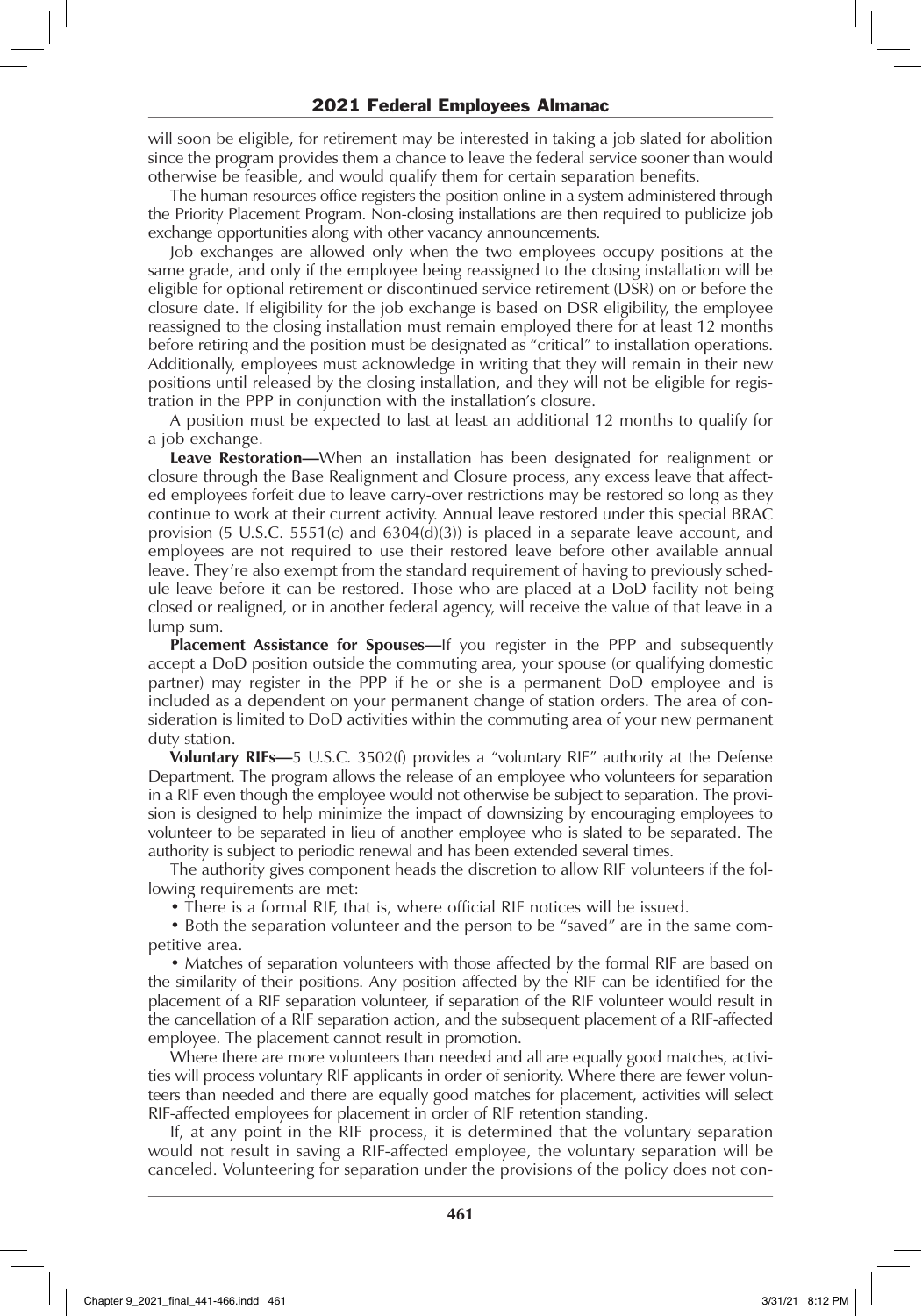fer RIF assignment rights. Only U.S. citizen civilian employees of DoD serving under an appointment without time limitation, who are not re-employed annuitants, and who do not have a pending or approved application for disability retirement may be RIF volunteers.

Generally, employees occupying critical or hard-to-fill positions, or with critical knowledge and skills, will not be allowed to participate except with the approval of the commanding officer or activity head. Employee participation in the program is not an entitlement and is subject to the discretion of the military departments, defense agencies, and their activities and installations.

Separation volunteers will be issued RIF separation notices effective on the RIF effective date. The notice will advise them of their entitlements under the RIF. Volunteers must sign a statement that they realize the action is irrevocable once they have been issued a RIF separation notice. However, activities may cancel the action if necessary. Separation volunteers are treated as involuntary RIF separations and are eligible for most of the benefits accrued to those involuntarily separated, such as severance pay (except for retirement eligibles) and temporary continuation of federal health insurance coverage. However, they are ineligible for registration in the Priority Placement Program or voluntary separation incentive payments (buyouts). Separation volunteers who are re-employed by the federal government are subject to the rules governing repayment of severance pay.

**Relocation Entitlements—**Generally, when relocation is in the best interest of the government, relocation expenses are paid to move the individual from one duty station to another at a different location. Relocation services, also known as permanent change of station (PCS) benefits, are provided to defray the costs of transporting employees, their families, and households to new locations.

At the discretion of the organization, an employee relocating under permanent change of station may be authorized round trip travel for up to 10 days for him/herself and his/her spouse for the purpose of seeking residence quarters. Separate round trips by the employee and spouse may be allowed, provided the overall cost is less than or equal to the cost of one round trip for the employee and spouse traveling together.

The benefit is not authorized until the employee has agreed to transfer and the date of the transfer has been established.

The supporting personnel and transportation offices provide counseling on these benefits. Rules governing PCS benefits can be found in Chapter 4 of the DoD Joint Travel Regulations, Volume 2, at *www.defensetravel.dod.mil.*

Relocation expenses usually reimbursed include:

• transportation, packing, crating, and temporary storage of household goods and personal effects up to 18,000 pounds;

• per diem and transportation for the employee and spouse when seeking permanent housing at the new duty location;

• temporary quarters subsistence expense payments for up to 60 days when warranted, which can be extended 60 days based on exceptional circumstances;

• specified expenses, when authorized, when the employee sells a residence or settles an unexpired lease at the old duty station or when buying a residence at the new duty location;

• payment of miscellaneous moving expenses without receipts of the lesser of two weeks' pay or \$1,000 for those with dependents who relocate, and one week of pay or \$500 for those without (payment with receipts may be up to two weeks of pay with dependents who relocate or one week of pay without); and

• permanent storage of household goods and personal effects when the assignment is to an isolated area where living quarters are not available.

**Early Retirement and Buyouts—**DoD has permanent authority to reduce staff by allowing employees to retire under reduced age and service requirements of age 50 with 20 years of service or any age with 25 years of service. See Chapter 3, Section 5. DoD also has permanent authority to reduce staff for either downsizing or restructuring purposes by offering voluntary separation incentive payments, also called buyouts. See DoD Authority in Section 3 of this chapter.

In early retirements and buyouts, DoD operates under special rules regarding waivers of the general requirement that a retiring employee needs to have been in the Federal Employees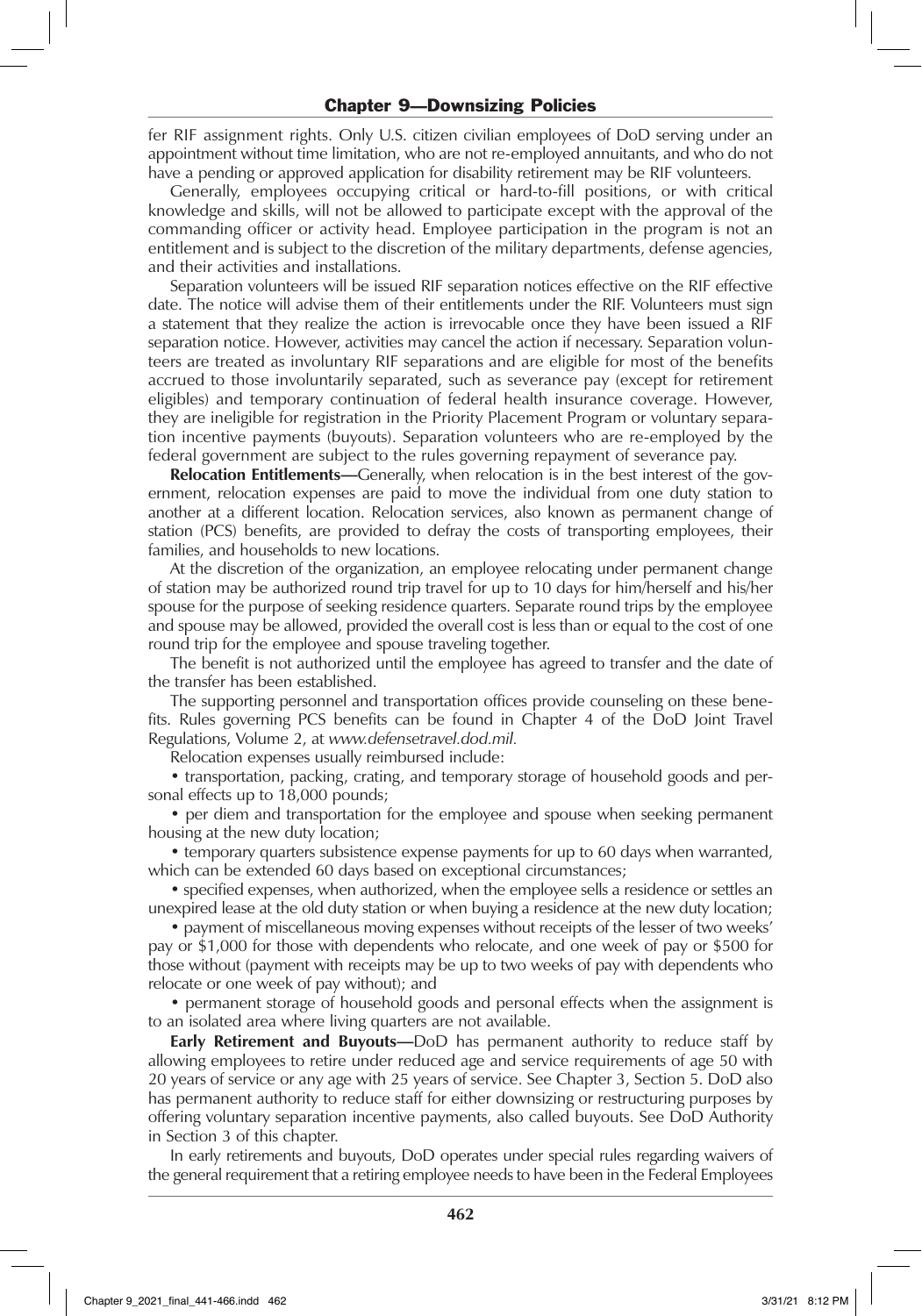Health Benefits program for five years before retirement in order to continue health insurance in retirement. See FEHB Coverage After Retirement in Chapter 2, Section 1.

**FEHB Premiums**—Under 5 U.S.C. 8905a(d)(4), DoD continues to pay its share of Federal Employees Health Benefits program premiums, plus the administrative surcharge, for up to 18 months for employees who take temporary continuation of coverage (see Temporary Continuation of Coverage in Chapter 2, Section 1):

• after separation due to a reduction in force;

• after voluntarily separating from positions that have been identified as surplus for RIF purposes;

• after resigning after receiving a RIF separation notice; or

• after volunteering for separation under the voluntary RIF authority.

The former employee must continue to pay the enrollee share.

Those who had been serving on temporary appointments are eligible if they receive a government contribution to their FEHB coverage, and their appointments are terminated or allowed to expire because of RIF.

**Hiring Incentives—**Under 5 U.S.C. 5724(e), the department may subsidize moving expenses as an incentive for other federal agencies to hire displaced DoD employees. If your installation or activity is offering this subsidy, you will receive information to include with your applications for jobs in other federal agencies.

**Severance Pay Options—**Under 5 U.S.C. 5595(i), DoD employees who are eligible for severance pay may elect to receive that pay as a lump sum rather than in biweekly installments. Biweekly severance pay payments are terminated on reemployment in a federal agency by a career or career-conditional appointment. If you receive a lump-sum severance payment and are subsequently reemployed under a career or career-conditional appointment during the severance pay calculation period, you must repay the portion of the payment reflecting the time between rehiring and the end of that period.

# Section 3 **Buyouts**

# (Voluntary Separation Incentive Payments)

A buyout, also called a voluntary separation incentive payment (VSIP), may be offered to encourage eligible employees to separate voluntarily through resignation, early retirement, or regular retirement during an agency downsizing or restructuring. Offers can be targeted on the basis of organizational unit, occupational series or level, geographic loca-

tion, skills, knowledge, or other job related factors, or a combination.

A buyout is a lump-sum payment equivalent to an employee's severance pay entitlement, generally up to a maximum of \$25,000. Some buyout maximums have been lower; the Defense Department has authority to pay up to \$40,000.

Buyout payments are taxable for purposes of federal withholding, Medicare, applicable state and local taxes, and Social Security for those covered by that system. They also are subject to reduction for debt owed to the agency, commercial garnishment, or courtordered alimony or child support. The payments are not counted as basic pay for purposes of calculating benefits such as annuities and cannot be invested in Thrift Savings Plan accounts.

Buyout offers commonly are coupled with early retirement offers although there is no requirement that both be offered.

A buyout recipient is ineligible to go into phased retirement (see Phased Retirement in Chapter 3, Section 1) because phased retirees do not separate from service but rather change to part-time employment (while drawing a partial annuity). Those already in phased retirement may take a buyout to retire fully, if they meet the agency's eligibility criteria.

An agency is responsible for ensuring that employees are not coerced into separation and for ensuring that the employee's decision is not based on erroneous or misleading information. An employee who separates with a buyout but who believes that the separation was involuntary may appeal to the Merit Systems Protection Board.

The following applies to buyouts created by the general authority under P.L. 107-296 at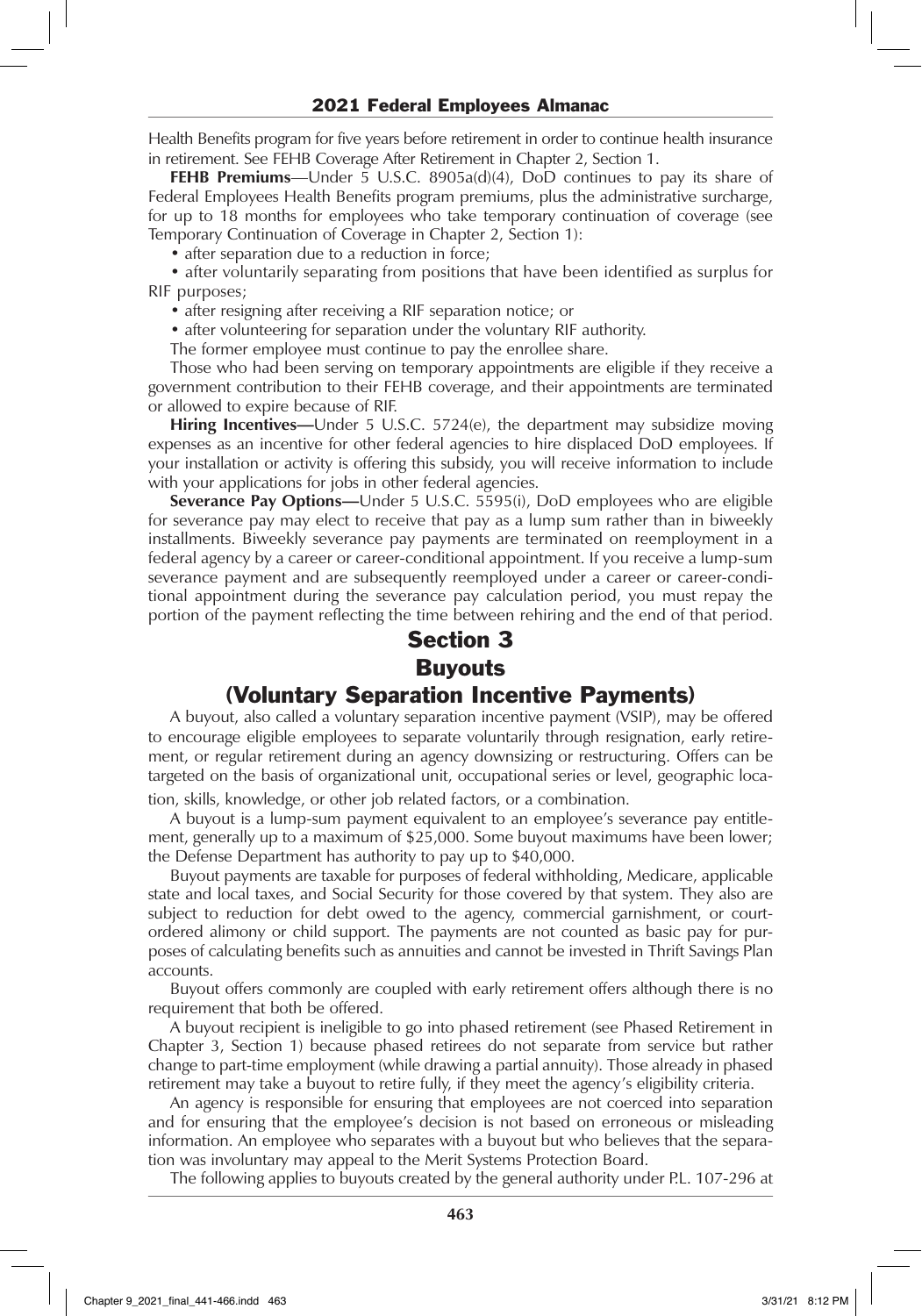5 U.S.C. 3521-3523 and regulations at 5 CFR 576. An agency with other statutory buyout authority (including the Defense Department; see below) may choose which authority it wishes to use, or offer incentives under both. Also see *www.opm.gov/policy-data-oversight/ workforce-restructuring/voluntary-separation-incentive-payments*.

**Requirements for Approval—**An agency (other than the Defense Department; see below) seeking to use buyouts must submit to OPM a detailed plan describing the intended use of the incentive payments. This is to include the specific positions and functions to be reduced or eliminated, identified by organizational unit, geographic location, occupational series, grade level and any other factors related to the position; a description of the categories of employees who will receive offers, identified by organizational unit, geographic location, occupational series, grade level, and any other factors, such as skills, knowledge, or retirement eligibility; the period during which incentives may be paid; the number and maximum amounts to be offered; a description of how the agency will operate without the eliminated or restructured positions and functions; a proposed chart displaying the expected changes in the organizations; and, if applicable, details of how voluntary early retirement authority will be used in conjunction with the incentives.

OPM may alter terms of a plan before approving it and will set a range of allowable dates. An agency may offer more than one buyout "window" within that range.

**Eligibility—**To be eligible, an employee must: be serving in a position for which an offer is made under an appointment without time limit; have been currently employed by the Executive Branch for a continuous period of at least three years; and apply within the designated period.

Agencies must inform employees currently away from the workplace for reasons such as leave without pay, workers' compensation or details outside the agency of offers that would cover them. An employee on active duty in the Armed Forces who would otherwise be eligible for an offer will have 30 days following restoration to the agency to accept or reject the offer, even if the opportunity has expired by then.

Certain employees are ineligible, including re-employed annuitants, employees eligible for disability retirement, employees about to be separated for misconduct or unacceptable performance, and employees who have previously received a buyout from the federal government. Also ineligible are those who have received (or are pending receipt of): a student loan reimbursement during the 36 months prior to separation; a recruitment or relocation incentive during the prior 24 months; or a retention incentive during the prior 12 months.

Note: Employees who take buyout incentives for either early or standard optional retirement must meet the age and service requirements for retirement eligibility by the effective date of their retirement.

An agency may stop accepting employee applications before the closing date once it receives a specified number of applications. If an agency needs to limit the number it approves, it must communicate to employees the impartial formal procedure used to make those decisions, based on factors such as total creditable federal civilian service, service within the agency or organizational component, or the order applications are received from employees.

**Terms and Conditions**—Employees who accept buyouts lose eligibility for benefits that would have applied if they had been laid off in a RIF. These include the full amount of the severance pay entitlement (which could be larger than the buyout maximum), discontinued service retirement (if otherwise eligible), selection priority under the Career Transition Assistance Program (CTAP) and Interagency Career Transition Assistance Program (ICTAP), and job search assistance. In addition, most states consider buyout takers ineligible for unemployment compensation benefits.

Those accepting buyout offers generally must promise to separate on an agreed-upon date and may withdraw their acceptance up to that date, except when the agency can show a valid reason why allowing them to change their minds would cause a hardship to the agency. Such reasons may include that the person's position already has been abolished, the agency does not have enough other buyout takers to avoid a RIF, or another employee whose job had been saved by the separation agreement would be adversely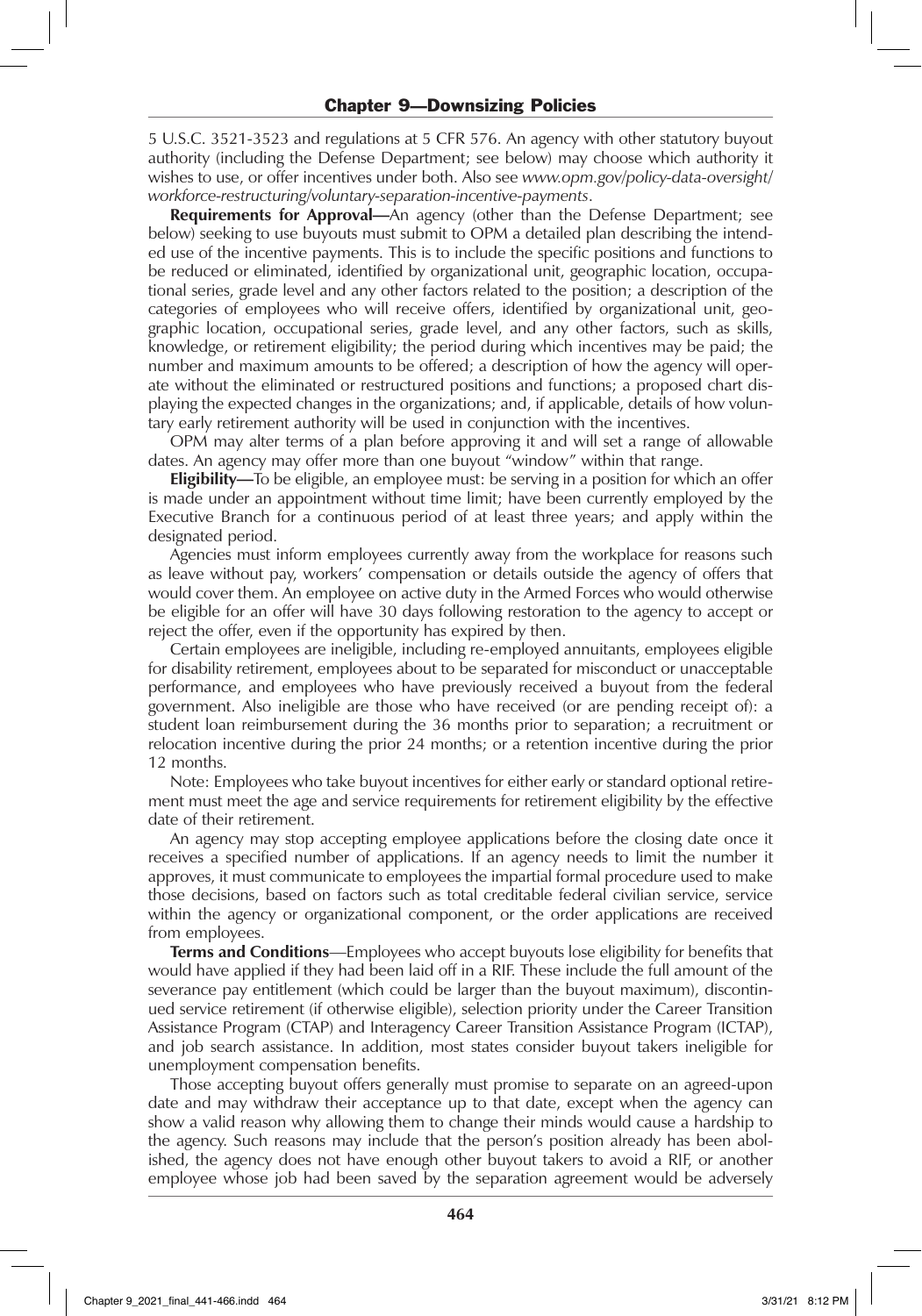affected. Employees leaving with a buyout have the same options to continue federally sponsored insurance as do similarly situated workers retiring or resigning, as pertinent, without an incentive payment. See Chapter 2 for insurance policies for those retiring and see Chapter 8, Section 5, for policies for those separating before retirement eligibility.

Those accepting buyout offers generally must promise to separate on an agreed-upon date and may withdraw their acceptance up to that date, except when the agency can show a valid reason why allowing them to change their minds would cause a hardship to the agency. Such reasons may include that the person's position already has been abolished, the agency does not have enough other buyout takers to avoid a RIF, or another employee whose job had been saved by the separation agreement would be adversely affected.

Employees leaving with a buyout have the same options to continue federally sponsored insurance as do similarly situated workers retiring or resigning, as pertinent, without an incentive payment. See Chapter 2 for insurance policies for those retiring and see Chapter 8, Section 5, for policies for those separating before retirement eligibility.

**Re-Employment Restrictions—**Employees accepting the incentives must agree not to return to another federal job within five years unless they repay the full (pretax) amount of their payments prior to their first day at the new government job. This applies to any appointment, of any duration, full- or part-time, temporary or permanent, including in the Postal Service.

The general rule is that the restriction covers any position in which the salary is paid by the government. In some cases, the re-employment ban also applies to working for an agency under a personal services contract, the definition of which covers most consulting type arrangements. Working as an employee of a company under contract to the government may not protect an employee from falling under the definition of a personal services contract. OPM can waive the repayment at the request of an Executive Branch agency if the individual possessed unique abilities and is the only qualified applicant available or in situations involving emergencies that threaten life or property. Similar authority applies to the deciding authority for buyouts offered by the Legislative or Judicial Branches.

Employees who have received buyouts should check with the legal counsel at the agency that paid the buyout before returning to work.

# DoD Authority

Public Law 108-136 created permanent authority at 5 U.S.C. 9902(i) for the Defense Department to offer buyouts (as well as early retirement; see Chapter 3, Section 5) for either downsizing or restructuring purposes. The number of buyouts is limited to 25,000 a year department-wide, not counting actions related to base closing activities or offers made to non-appropriated fund employees. The total is allocated among DoD components according to their percentage of the department's civilian workforce.

Under internal DoD policy, the incentives may be used to reshape or reduce the workforce, create vacancies for the placement of employees subject to involuntary separation by RIF, or avoid the need for involuntary separations during a RIF. Employees accepting a buyout must separate from service voluntarily by retirement or resignation. Terms of the offers and the re-employment restrictions parallel those described above.

Downsizing buyouts may be offered at any time and location where the acceptance of an incentive will avoid involuntary separations and typically are offered at least 30 days before RIF notices are to be issued, although a component head may waive that deadline.

A restructuring buyout must be tied directly to workplace restructuring actions where management offers the buyout to create vacancies that will be reshaped to meet mission objectives. Restructuring buyouts may be used to correct skill imbalances or to reduce the number of high grade, managerial or supervisory positions. Position restructuring is restricted to the vacancy created by application of the buyout.

DoD may pay buyouts in lump sums or installments: biweekly payments at a rate selected by the employee until the full amount of the buyout is paid, up to one year, or in two equal payments, one following separation and the other half six months later.

Those who have not been employed within the department continuously for at least 12 months are ineligible, as are: employees serving under time-limited appointments; re